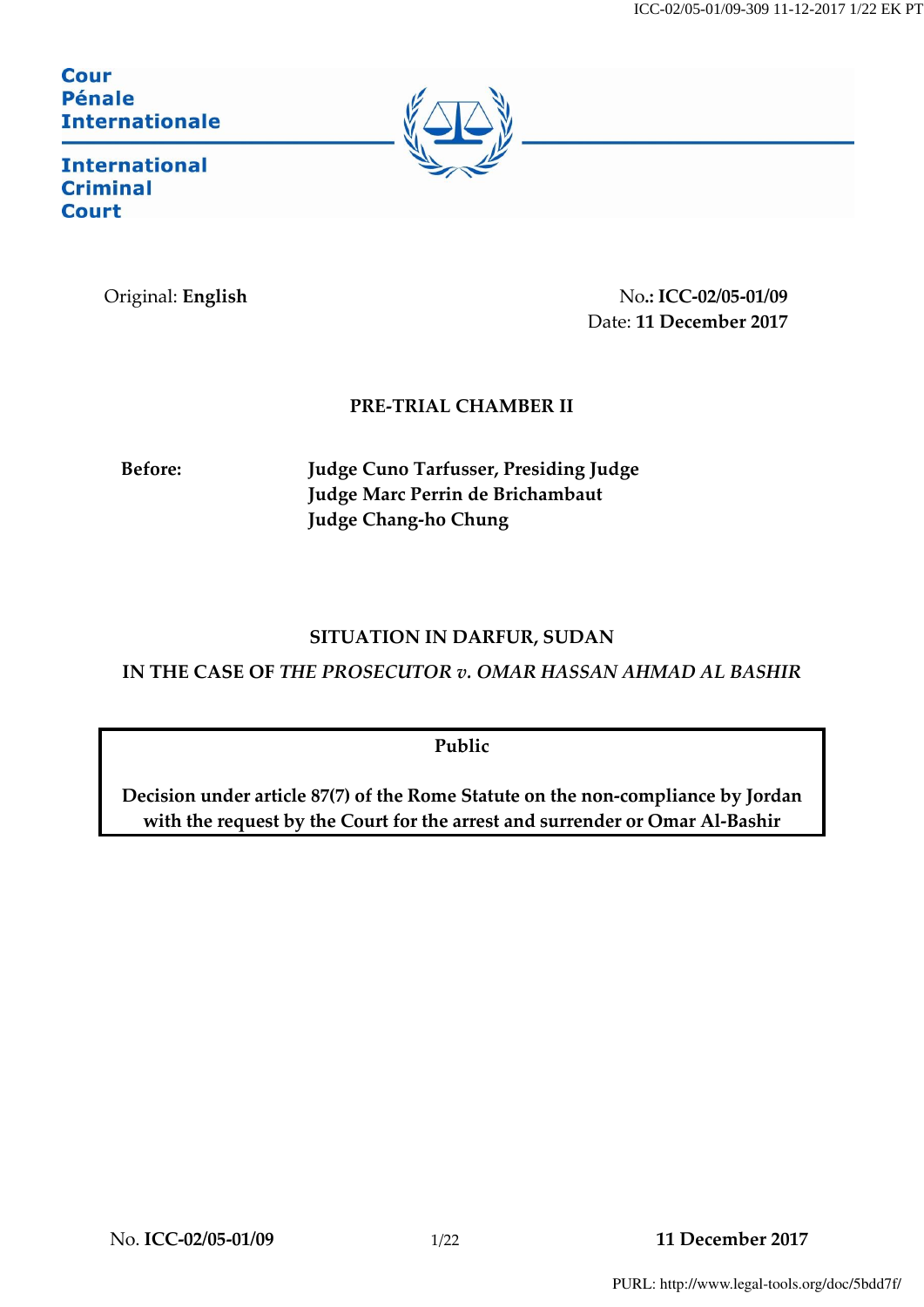**The Office of the Prosecutor** Fatou Bensouda James Stewart **Counsel for the Defence Legal Representatives of the Victims Legal Representatives of the Applicants Unrepresented Victims Unrepresented Applicants for Participation/Reparation The Office of Public Counsel for Victims The Office of Public Counsel for the Defence States Representatives** Competent authorities of the Hashemite Kingdom of Jordan **REGISTRY Other** Presidency **Registrar**  Herman von Hebel **Counsel Support Section Victims and Witnesses Unit Detention Section Victims Participation and Reparations Section Other**

**To be notified, in accordance with Regulation 31 of the Regulations of the Court, to:**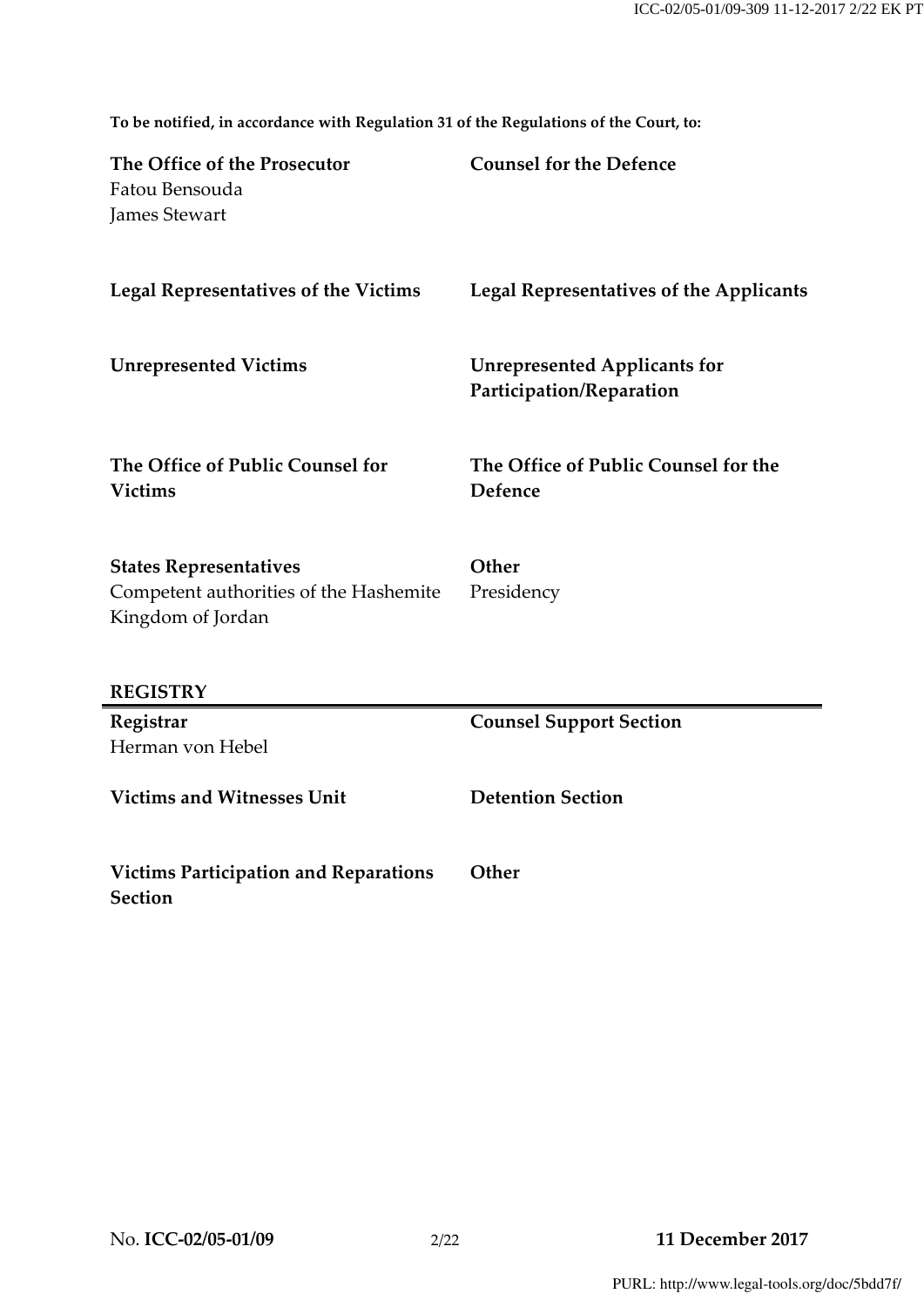**Pre-Trial Chamber II** ("Chamber") of the International Criminal Court ("Court"), acting under article 87(7) of the Rome Statute ("Statute"), issues this decision concerning the non-compliance by the Hashemite Kingdom of Jordan ("Jordan") with the request by the Court for the arrest and surrender of Omar Hassan Ahmad Al-Bashir ("Omar Al-Bashir").

## **I. BACKGROUND AND PROCEDURAL HISTORY**

- 1. On 31 March 2005, the Security Council of the United Nations ("Security Council"), acting under Chapter VII of the Charter of the United Nations, adopted Resolution 1593 (2005), whereby it referred the situation in Darfur, Sudan, since 1 July 2002 to the Prosecutor of the Court and decided that "the Government of Sudan and all other parties to the conflict in Darfur, shall cooperate fully with and provide any necessary assistance to the Court and the Prosecutor".<sup>1</sup>
- 2. Following investigations on the part of the Prosecutor into the situation as referred by the Security Council, and upon application by the Prosecutor,<sup>2</sup> Pre-Trial Chamber I issued, on 4 March 2009 and 12 July 2010, two warrants of arrest against Omar Al-Bashir for war crimes, crimes against humanity and genocide allegedly committed in Darfur from March 2003 to, at least, 14 July 2008.<sup>3</sup>
- 3. Following the issuance of the two warrants of arrest, the Court, pursuant to Part 9 of the Statute, transmitted to the States Parties to the Statute requests for the arrest of Omar Al-Bashir and his surrender to the Court. Jordan was notified of the requests for arrest and surrender of Omar Al-Bashir to the Court pursuant to the two warrants on 5 March 2009 and 16 August 2010 respectively.<sup>4</sup>

<sup>1</sup> S/RES/1593 (2005).

<sup>2</sup> ICC-02/05-151-US-Exp and annexes.

<sup>&</sup>lt;sup>3</sup> "Warrant of Arrest for Omar Hassan Ahmad Al Bashir", 4 March 2009, ICC-02/05-01/09-1; "Second Warrant of Arrest for Omar Hassan Ahmad Al Bashir", 12 July 2010, ICC-02/05-01/09-95.

<sup>4</sup> See reference at ICC-02/05-01/09-291-Conf-Anx1.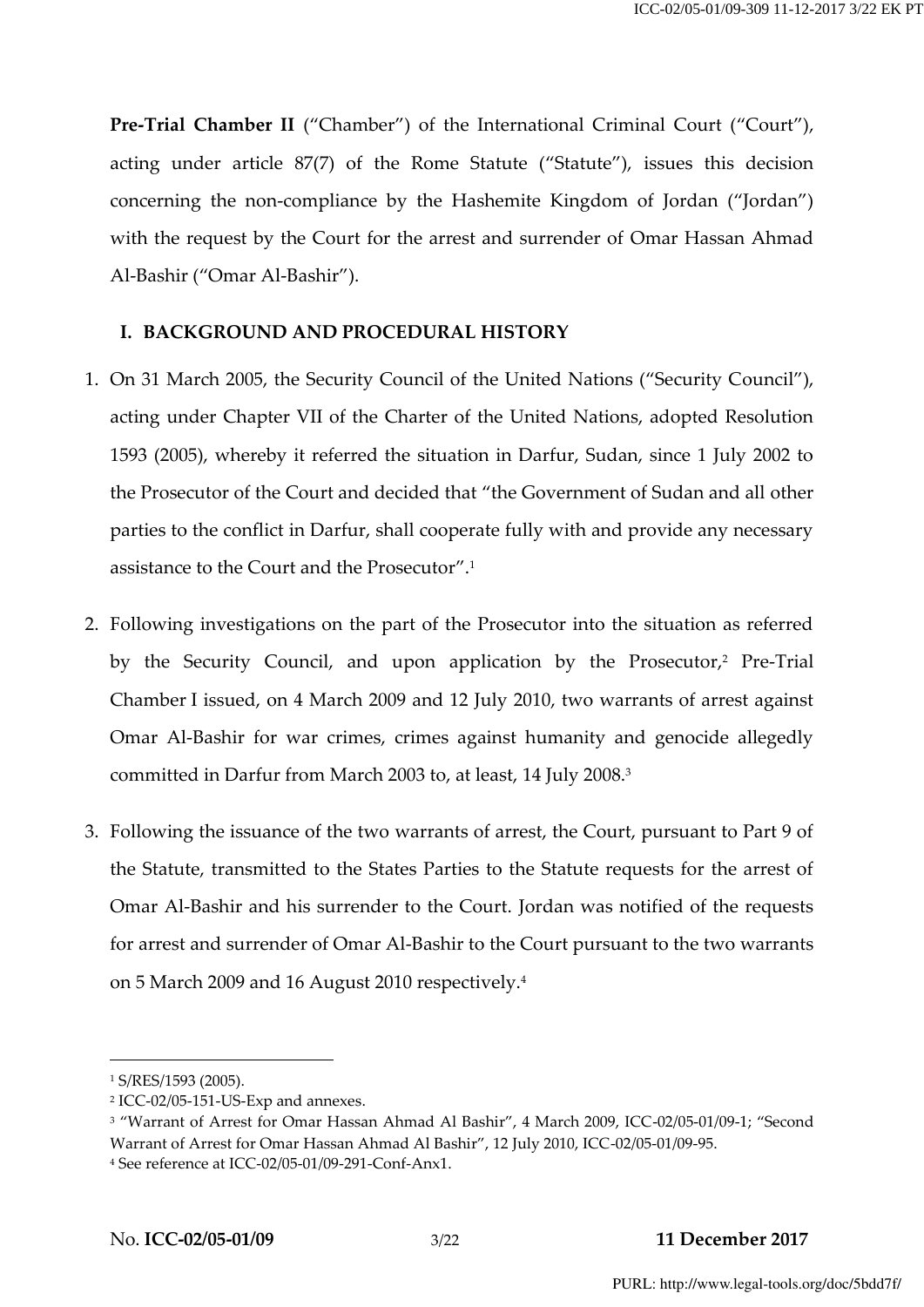- 4. To date, the warrants of arrest against Omar Al-Bashir are yet to be executed and, pending his appearance before the Court, proceedings against Omar Al-Bashir remain halted.
- 5. On 21 February 2017, acting on the basis of media reports of Omar Al-Bashir's expected travel to Jordan in order to participate in the 28<sup>th</sup> Arab League Summit in Amman on 29 March 2017, the Registry transmitted to Jordan a note verbale inviting it to provide information regarding the visit and renewing the request to cooperate with the Court in the arrest and surrender of Omar Al-Bashir, in the event that he enters Jordanian territory.<sup>5</sup>
- 6. On 24 March 2017, the Registry received a note verbale from Jordan, wherein Jordan confirmed that its invitation had been delivered to Omar Al-Bashir for participation in the Arab League Summit, that the Sudanese government had registered its delegation for the summit as including Omar Al-Bashir, but that no official confirmation of the latter's attendance had yet been received.<sup>6</sup> The note verbale also stated that "Jordan adheres to its international obligations, including [the] applicable rules of customary international law, while taking into account all rights thereunder".<sup>7</sup>
- 7. On 28 March 2017, the Registry received a second note verbale from Jordan, which stated that the Jordanian authorities had received confirmation that Omar Al-Bashir would attend the Arab League Summit on 29 March 2017 and that "Jordan is hereby consulting with the ICC under article 97 of the Rome Statute".<sup>8</sup> The note verbale further stated that Jordan considers that "President Omar Al Bashir enjoys sovereign immunity as a sitting Head of State under the rules of customary international law" and that that immunity had not been waived by Sudan nor by the Security Council of

<sup>5</sup> ICC-02/05-01/09-291-Conf-Anx1.

<sup>6</sup> ICC-02/05-01/09-291-Conf-Anx2.

<sup>7</sup> *Ibid*., para. 3.

<sup>8</sup> ICC-02/05-01/09-293-Conf-Anx1-Corr.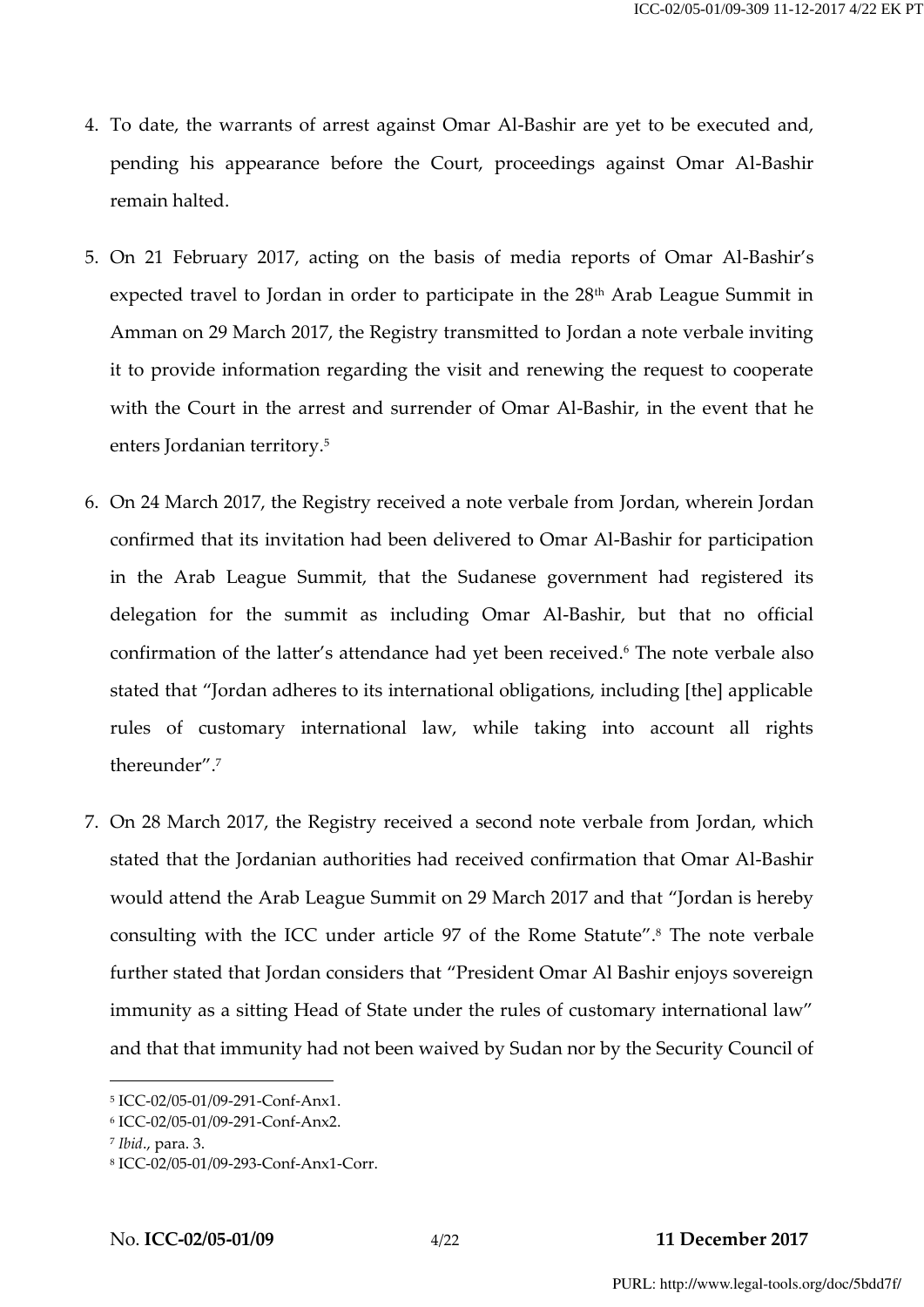the United Nations in its resolution  $1593(2005)$ .<sup>9</sup> Making reference to articles  $98(1)$ and 27(2) of the Statute, Jordan concluded that "[n]othing in the two articles mandates the State Party to the Rome Statute to waive the immunity of a third State and act inconsistently with its obligations under the rules of general international law on the immunity of a third State".<sup>10</sup>

- 8. Omar Al Bashir eventually travelled to Jordan and attended the 28<sup>th</sup> Arab League Summit in Amman on 29 March 2017. While he was on Jordanian territory, Jordan did not arrest and surrender him to the Court.
- 9. On 26 April 2017, the Chamber held that the events recounted above warranted the opening of proceedings pursuant to article 87(7) of the Statute and, in line with regulation 109 of the Regulations of the Court, invited Jordan, "if it wishe[d] to provde further submissions concerning its failure to arrest and surrender Omar Al-Bashir while present on the territory of the Hashemite Kingdom of Jordan, to file any such submissions by Friday, 26 May 2017".<sup>11</sup> This time limit was subsequently extended to 30 June 2017.<sup>12</sup>
- 10. On 30 June 2017, the Registry transmitted to the Chamber a note verbale from Jordan, which contained Jordan's submissions pursuant to the Chamber's decision of 26 April 2017.<sup>13</sup>
- 11. On 13 July 2017, the Prosecutor responded to Jordan's submissions.<sup>14</sup>

<sup>9</sup> *Ibid*., p. 2.

<sup>10</sup> *Ibid*., p. 3.

<sup>&</sup>lt;sup>11</sup> Decision inviting the Hashemite Kingdom of Jordan to provide any further submissions on its failure to arrest and surrender Omar Al-Bashir to the Court, ICc-02/05-01/09-297.

<sup>&</sup>lt;sup>12</sup> "Decision on the request of the Hashemite Kingdom of Jordan for an extension of the time limit to provide any further submissions on its failure to arrest and surrender Omar Al-Bashir to the Court", 2 June 2017, ICC-02/05-01/09-299.

<sup>13</sup> ICC-02/05-01/09-301-Conf-Anx.

<sup>14</sup> ICC-02/05-01/09-303-Conf.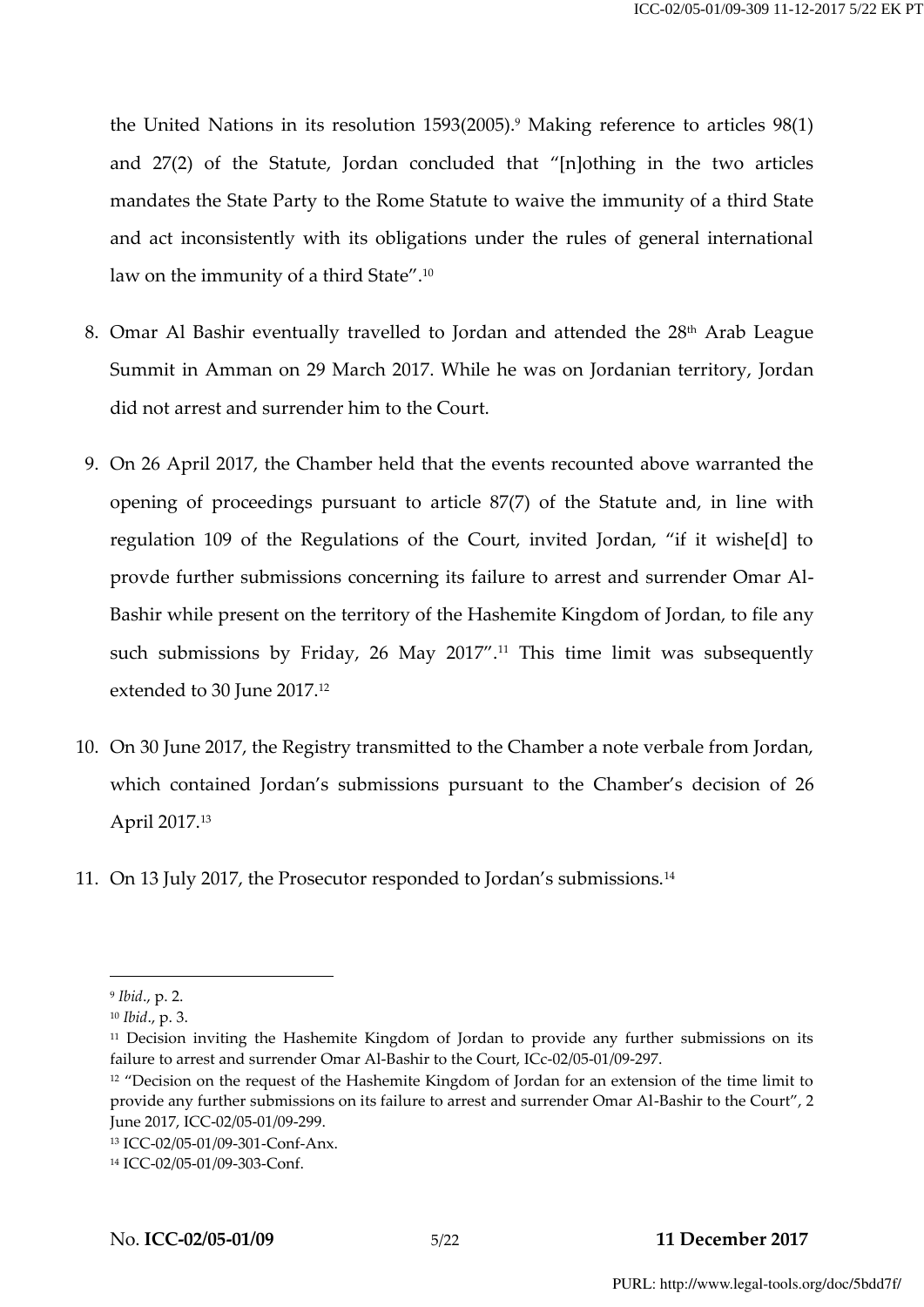- <span id="page-5-0"></span>12. O 18 September 2017, the Chamber issued the "Decision requesting the Hashemite Kingdom of Jordan to provide further information", whereby, making reference to Jordan's previous submissions, it requested Jordan to provide the Chamber with an authoritative text of the 1953 Convention on the Privileges and Immunities of the Arab League ("1953 Convention") as well as the status of its ratification.<sup>15</sup>
- 13. On 18 October 2017, the Registry transmitted to the Chamber a note verbale from Jordan, by way of which Jordan submitted to the Chamber a certified copy of the 1953 Convention and a note verbale from the General Secretariat of the League of Arab States certifying Jordan's accession to that convention.<sup>16</sup> These documents were provided by Jordan in Arabic, and the Registry prepared an official court translation into English. 17

## **II. SUBMISSIONS**

#### *A. Submissions of Jordan*

14. In its note verbale of 30 June 2017, Jordan states that Omar Al-Bashir's presence in Jordan was for the purpose of attending the Arab League Summit that was held in Jordan on 29 March 2017.<sup>18</sup> Jordan further submits that Omar Al-Bashir enjoyed immunity *ratione personae* under international law as a sitting Head of State and that his arrest by Jordan would have violated Jordan's obligation under customary international law concerning such immunity.<sup>19</sup> In addition, Jordan submits that Omar Al-Bashir enjoyed immunity from the criminal jurisdiction of Jordan during his attendance of the Arab League Summit under the 1953 Convention, which Jordan had acceded to on 12 December 1953.<sup>20</sup> Accordingly, in Jordan's submission, the

<sup>16</sup> ICC-02/05-01/09-306-Conf-AnxI.

<sup>15</sup> ICC-02/05-01/09-305.

<sup>17</sup> ICC-02/05-01/09-306-Conf-AnxII.

<sup>18</sup> ICC-02/05-01/09-301-Conf-Anx, p. 2.

<sup>19</sup> *Ibid*., p. 3.

<sup>20</sup> *Id*.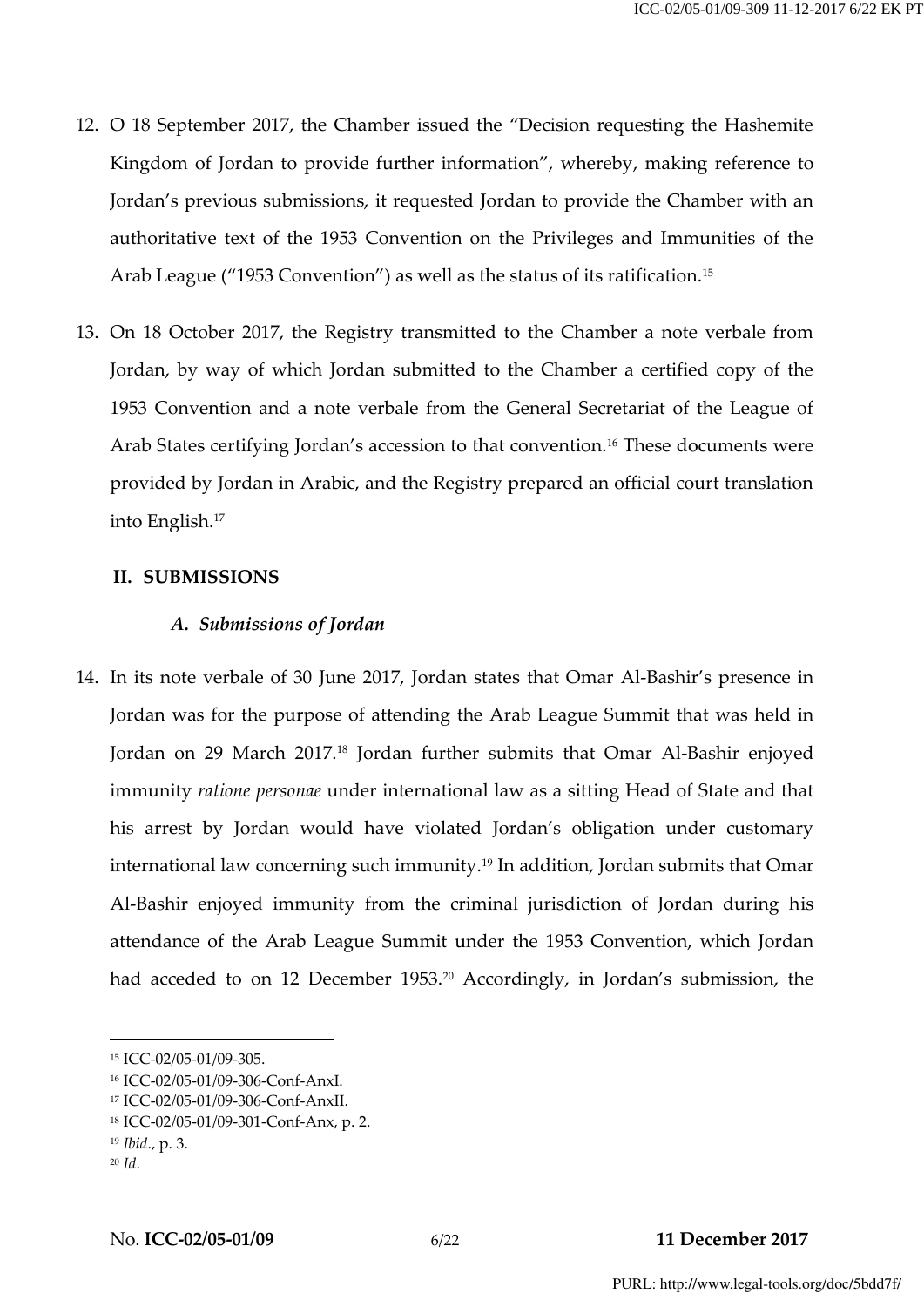arrest of Omar Al-Bashir by Jordan would have also violated Omar Al-Bashir's immunity under said convention.<sup>21</sup>

- 15. Jordan emphasises that as Sudan is not a party to the Statute, it has not waived immunity of its officials from the criminal jurisdiction of the Court or other States.<sup>22</sup> Consequently, in the submission of Jordan, the legal relationship between Sudan and Jordan is governed not by the Statute but by the rules of customary international law and treaty rules governing the immunity of Heads of State and delegates to Arab League meetings.<sup>23</sup>
- 16. As concerns Security Council Resolution 1593 (2005), Jordan submits that "[w]hile it would be open to the Council to exercise its Chapter VII powers to suspend the customary and conventional obligations of States to respect the immunity of a foreign Head of State, it has not done so in the present case".<sup>24</sup> Similarly, Jordan argues that "[i]f the Security Council intended to impose an obligation on States, including States Parties to the Rome Statute, to lift the immunity of Sudan's officials, including the absolute immunity of a sitting Head of State, then the Council could have [...] expressly stated so in resolution 1593 (or in subsequent resolutions). It did not."<sup>25</sup> Moreover, Jordan submits that this effect cannot be considered implied in Resolution 1593 (2005), because only express provisions in Security Council resolutions can have the effect of requiring States to act in contravention of rules of general international law.<sup>26</sup> In the view of Jordan, *travaux préparatoires* and subsequent practice also do not point towards such result.<sup>27</sup> Finally in this regard, Jordan submits that the object and purpose of Resolution 1593 (2005) are not defeated
	- <sup>21</sup> *Id*.

 $\overline{a}$ 

- <sup>22</sup> *Ibid*., p. 3.
- <sup>23</sup> *Id.*
- <sup>24</sup> *Ibid*., p. 4.
- <sup>25</sup> *Id*.

<sup>27</sup> *Ibid*., p. 5.

<sup>26</sup> *Ibid*., pp. 4-5.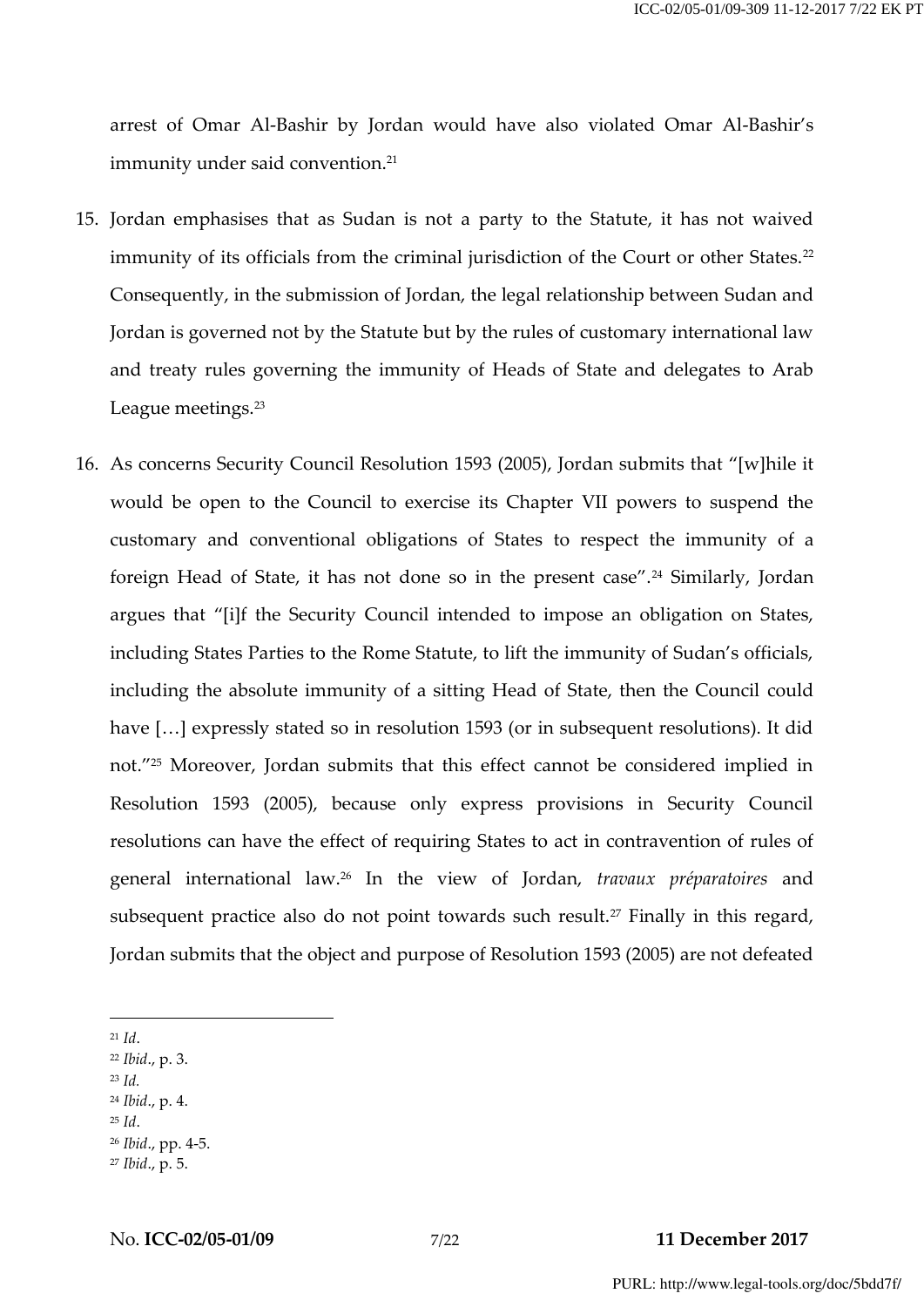by interpreting it as silent with respect to the denial of immunity of Omar Al-Bashir from national criminal jurisdiction.<sup>28</sup>

- <span id="page-7-0"></span>17. Furthermore, pointing to the 1953 Convention, Jordan refers to article 98(2) of the Statute, and stated that it "is not aware of any consent by the Sudan for the surrender of President Al Bashir to the ICC".<sup>29</sup> Jordan concludes that "[a]s the Court never secured such consent for the surrender, proceeding with the request for arresting and surrendering President Al Bashir in accordance with the arrest warrants is not required given article 98(2) of the Rome Statute".<sup>30</sup> Jordan adds that Resolution 1593 (2005) contains no language "addressing explicitly or implicitly any such consent by the Sudan".<sup>31</sup> Jordan also makes the argument that "implementation of the arrest warrants would have been a violation of Jordan's obligation under the 1953 Convention not only towards Sudan, but also towards all State Parties to that convention (a multilateral treaty)".<sup>32</sup>
- 18. Finally, Jordan submits that it requested consultations with the Court under article 97 of the Statute, but did not receive an answer by the Court.<sup>33</sup>
- 19. On the basis of its submissions, Jordan requests the Chamber to find: "1. that Jordan did not act inconsistently with its obligations under the Rome Statute, including obligations of cooperation under Part IX; 2. that the Court not refer the matter to the Assembly of State Parties or to the Security Council under article 87(7) of the Statute".<sup>34</sup> Jordan also requests the Court to seek an authoritative interpretation from the Security Council as regards "the meaning of paragraph 2 of its resolution 1593".<sup>35</sup>

<sup>30</sup> *Id*.

- <sup>31</sup> *Id*.
- <sup>32</sup> *Id*.
- <sup>33</sup> *Ibid*., pp. 7-8.
- <sup>34</sup> *Ibid*., p. 9.
- <sup>35</sup> *Id*.

<sup>28</sup> *Ibid*., pp. 5-6.

<sup>29</sup> *Ibid*., p. 7.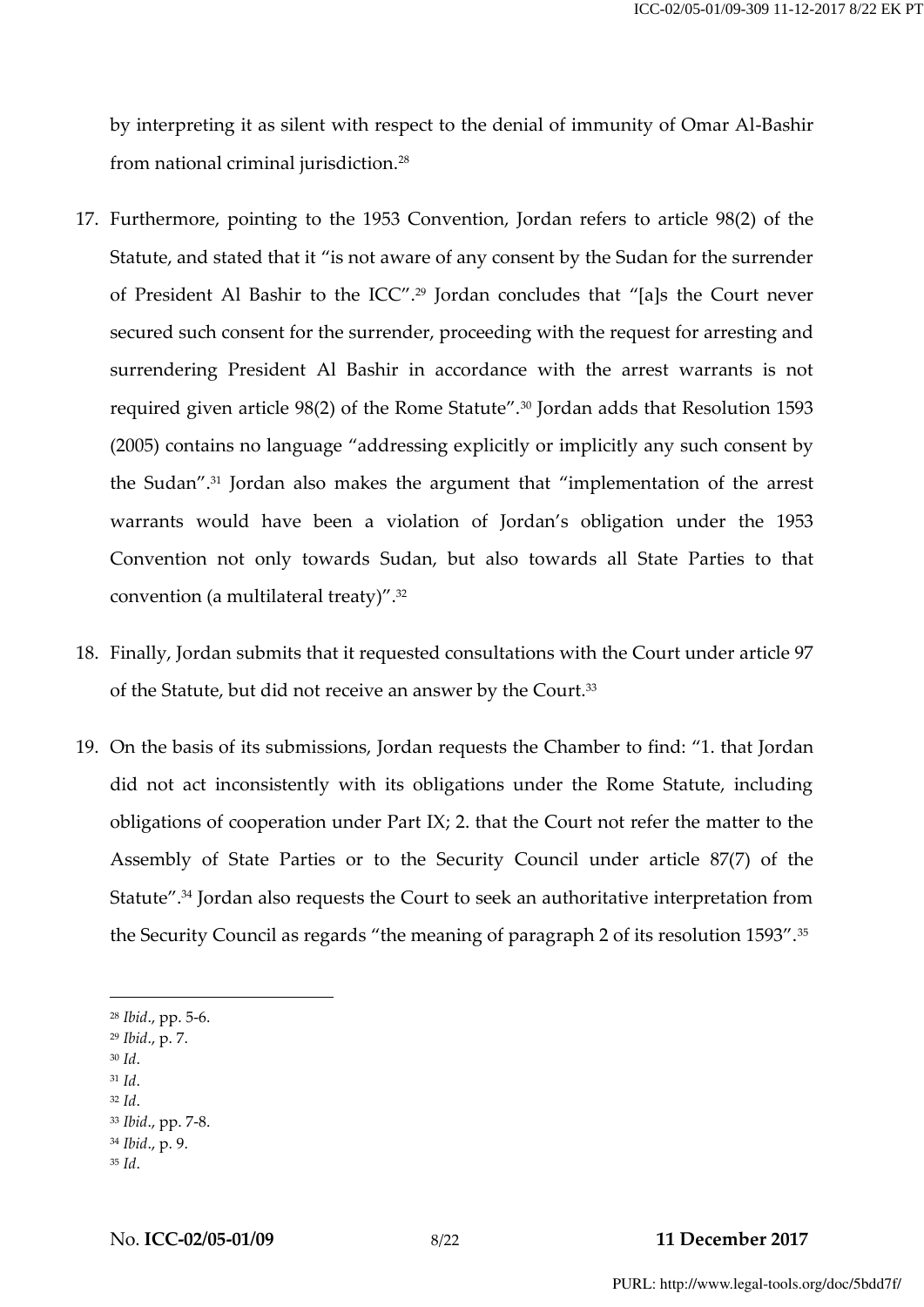#### *B. Submissions of the Prosecutor*

- 20. The Prosecutor submits that previous public decisions of the Chamber made clear that the alleged legal impediments raised by Jordan did not provide a basis under article 98(1) or (2) of the Statute to nullify Jordan's obligation to arrest and surrender Omar Al-Bashir to the Court.<sup>36</sup> In the submission of the Prosecutor, Jordan's obligation to arrest and surrender Omar Al-Bashir was therefore clear and unambiguous.<sup>37</sup>
- 21. Similarly by reference to previous decisions of the Chamber, the Prosecutor argues that Jordan is not entitled to rely on its own legal interpretation of article 98 of the Statute, and that consultations under article 97 of the Statute have no suspensive effect.<sup>38</sup>
- 22. In the submission of the Prosecutor, a referral of non-compliance is appropriate in the present circumstances.<sup>39</sup> Factors referred to by the Prosecutor in support of this course of action are the fact that the notes verbales transmitted by Jordan do not contain any arguments that had not previously been considered in public decisions of the Chamber, that to the extent that the note verbale of 28 March 2017 "amounted to a consultation with the Chamber, this took place the day before Mr Al Bashir's arrival in Jordan, and only advanced an argument based on article 98(1) of the Statute", and that "[a] remedy from this Court is […] likely the only judicial remedy that Jordan will face".<sup>40</sup>
- 23. The Prosecutor thus requests that the Chamber: "a. find that Jordan failed to comply with its obligations under the Rome Statute by not arresting and surrendering Mr Al Bashir to the Court while he was on Jordan's territory; b. determine that the

<sup>36</sup> ICC-02/05-01/09-303-Conf, paras 18-20.

<sup>37</sup> *Ibid*, para. 21.

<sup>38</sup> *Ibid*., paras 24-25.

<sup>39</sup> *Ibid*., para. 26.

<sup>40</sup> *Ibid*., paras 27-29.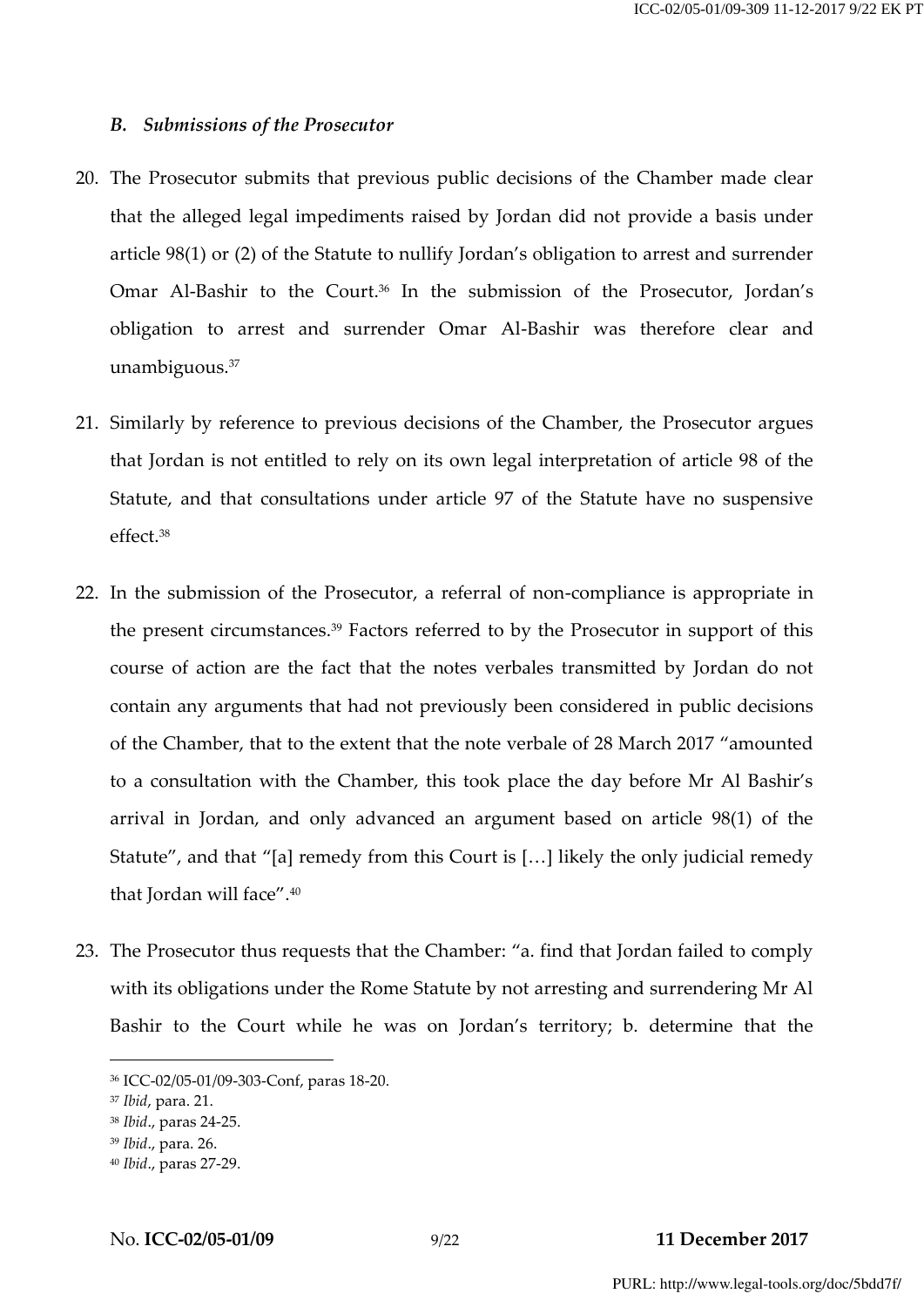circumstances require a formal finding of non-compliance and referral of the matter to the ASP and the UNSC pursuant to article 87(7) of the Statute".<sup>41</sup>

## **III. ANALYSIS**

- 24. Article 87(7) of the Statute enables the Chamber to make a formal finding of noncompliance and refer the matter to the Assembly of States Parties or the Security Council in cases where non-compliance, contrary to the provisions of the Statute, prevents the Court from exercising its functions and powers under the Statute.<sup>42</sup> This is a discretionary power and not a mandatory course of action. Indeed, as the Appeals Chamber has also emphasized, the Chamber must assess the particularities of each situation to determine the most favourable course of action.<sup>43</sup>
- 25. Accordingly, the Chamber addresses separately and in turn the two salient questions: (i) whether Jordan failed to comply with the request for arrest and surrender of Omar Al-Bashir contrary to the provisions of the Statute; and (ii) whether a referral of the matter to the Assembly of States Parties and/or the Security Council is warranted.

# *A. Whether Jordan failed to comply with the request for arrest and surrender of Omar Al-Bashir contrary to the provisions of the Statute*

26. On the basis of the submissions received, and in order to determine whether Jordan failed to comply with the request for arrest and surrender of Omar Al-Bashir contrary to the provisions of the Statute, the Chamber is called upon to analyse whether Jordan was entitled not to execute the Court's request for arrest and

<sup>41</sup> *Ibid,* para. 30.

<sup>42</sup> Appeals Chamber, *The Prosecutor v. Uhuru Muigai Kenyatta*, "Judgment on the Prosecutor's appeal against Trial Chamber V(B)'s 'Decision on Prosecution's application for a finding of non-compliance under Article 87(7) of the Statute'", 19 August 2015, ICC-01/09-02/11-1032, paras 41 and 49 ("Appeals Chamber Judgment of 19 August 2015"); see also "Decision under article 87(7) of the Rome Statute on the non-compliance by South Africa with the request by the Court for the arrest and surrender of Omar Al-Bashir", 6 July 2017, ICC-02/05-01/09-302, para. 61 ("South Africa Decision").

<sup>43</sup> Appeals Chamber Judgment of 19 August 2015, paras 51-53; see also South Africa Decision, para. 61.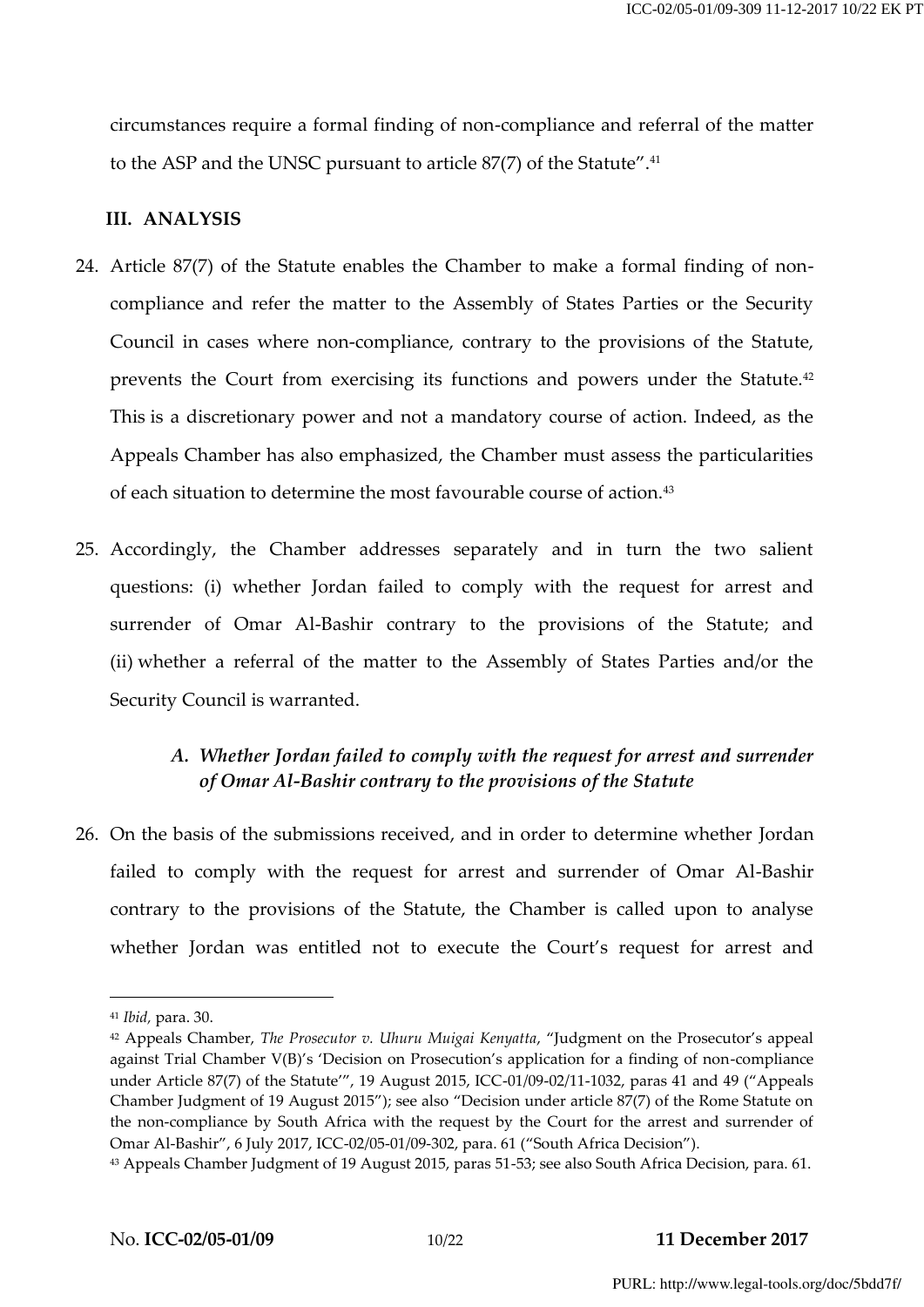surrender on two independent grounds, namely: (i) on account of Omar Al-Bashir's immunity; and/or (ii) as a result of Jordan's "consultations" with the Court on 28 March 2017.

- *1. Whether Jordan was entitled not to execute the Court's request for arrest and surrender on the ground of Omar Al-Bashir's immunity*
	- *(a) The legal basis for Omar Al-Bashir's immunity at the relevant time*
- 27. Jordan asserts, first, that Omar Al-Bashir enjoys immunity from the exercise of criminal jurisdiction by Jordan on account of his being the Head of State of Sudan. The Chamber agrees that this immunity indeed exists in customary international law. In this respect, the Chamber has recently held

[C]ustomary international law prevents the exercise of criminal jurisdiction by States against Heads of State of other States. This immunity extends to any act of authority which would hinder the Head of State in the performance of his or her duties. The Chamber is unable to identify a rule in customary international law that would exclude immunity for Heads of State when their arrest is sought for international crimes by another State, even when the arrest is sought on behalf of an international court, including, specifically, this Court.<sup>44</sup>

- 28. In addition, Jordan argues that Omar Al-Bashir, when present on Jordanian territory for the purposes of the Arab League Summit of 29 March 2017, benefitted from immunity from arrest also on the basis of article 11 of the 1953 Convention.<sup>45</sup>
- 29. The Chamber notes that the bearer of any immunity of a representative of a State, as a right of international law, is the State which the individual concerned represents. This is an uncontroversial component of the law of immunities in international law, and is also confirmed by article 14, second paragraph, of the 1953 Convention. It

<sup>44</sup> South Africa Decision, para. 68.

<sup>45</sup> Article 11 of the Convention […] states, in relevant part: "Representatives of Member States to the principal and subsidiary organs of the League of Arab States and to conferences convened by the League shall, while exercising their functions and during the journey to and from the place of meeting, enjoy the following privileges and immunities: (a) Immunity from personal arrest or detention and from seizure of their personal effects; […]", see ICC-02/05-01/09-306-Conf-AnxII, p. 6.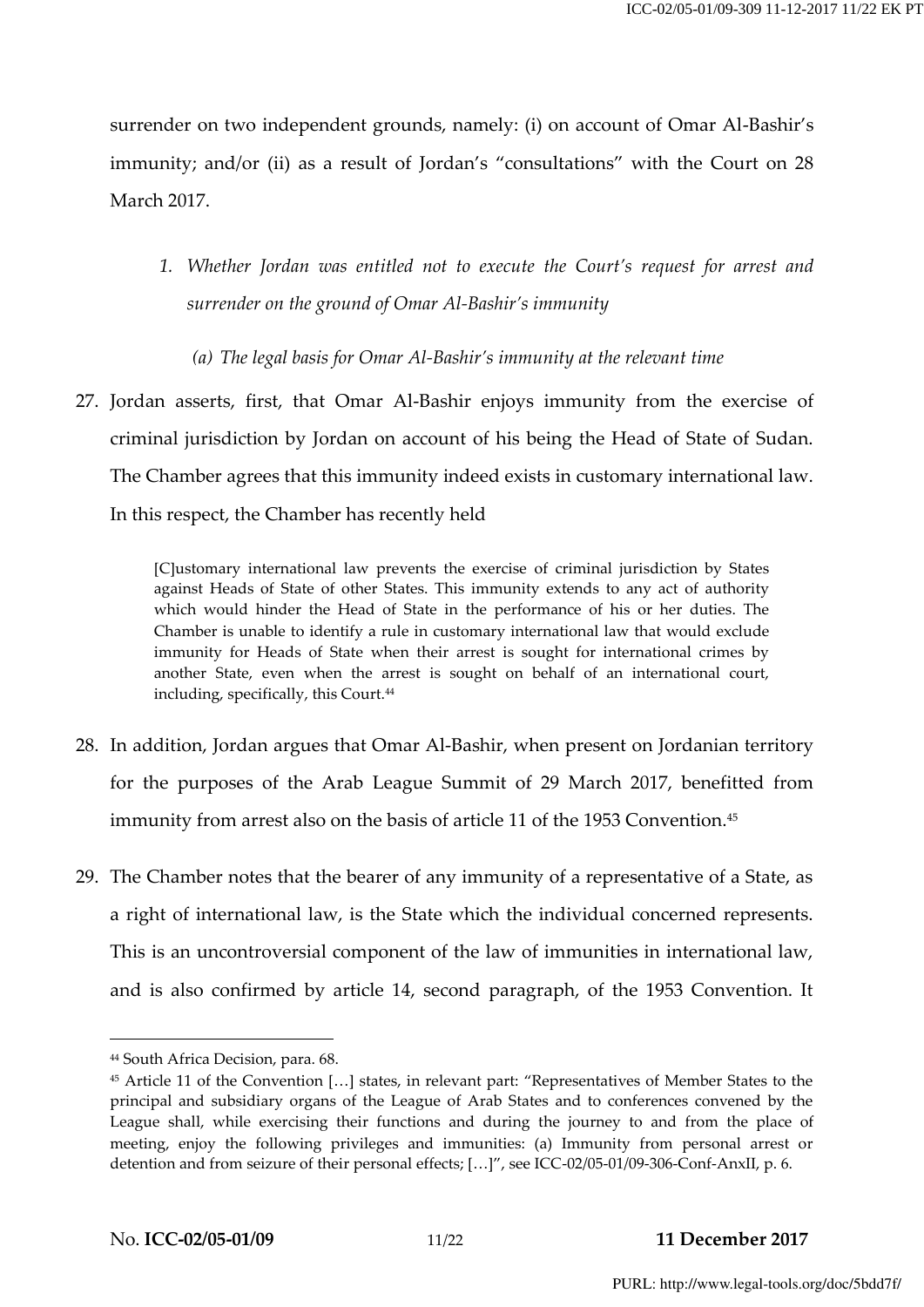should be clarified that the bearer of the immunity under article 11 of the 1953 Convention, by its terms, are not all parties to the Convention, as apparently argued by Jordan,<sup>46</sup> and also not the League of Arab States itself. Accordingly, representatives of any Member States of the League of Arab States which are not parties to the 1953 Convention do not enjoy immunities under article 11 of said convention even vis-à-vis those States which are parties to it.

- 30. On 18 October 2017, Jordan, following a request by the Chamber to be provided with the status of ratification of the 1953 Convention, <sup>47</sup> presented to the Chamber an official confirmation by the General Secretariat of the Arab League that Jordan is a party to the convention. However, official confirmation that Sudan is a party has not been provided to the Chamber and it is also noted that Jordan's submissions do not include an explicit affirmation that Sudan is a party to the 1953 Convention. Therefore, the Chamber is unable to conclude that it has been established before it that Sudan is a party to the 1953 Convention.
- 31. Accordingly, the Chamber cannot further consider Jordan's argument that Omar Al-Bashir, when on Jordanian territory in March 2017, benefitted from immunity from arrest under article 11 of the 1953 Convention.
- 32. In any case, the Chamber considers it of benefit to clarify that the considerations laid out below are not applicable only to immunity under customary international law, but also to immunity established by a treaty. Indeed, article 27(2) of the Statute equally applies to treaty-based immunity and excludes the application of article 98(1) of the Statute. As to article  $98(2)$  of the Statute, invoked by Jordan,  $48$  the Chamber clarifies that it does not apply to the 1953 Convention. Article 98(2) of the Statute is applicable to "obligations under international agreements pursuant to which the

<sup>46</sup> ICC-02/05-01/09-301-Conf-Anx, p. 7.

<sup>47</sup> See above, para. [12.](#page-5-0)

<sup>48</sup> See above, para. [17.](#page-7-0)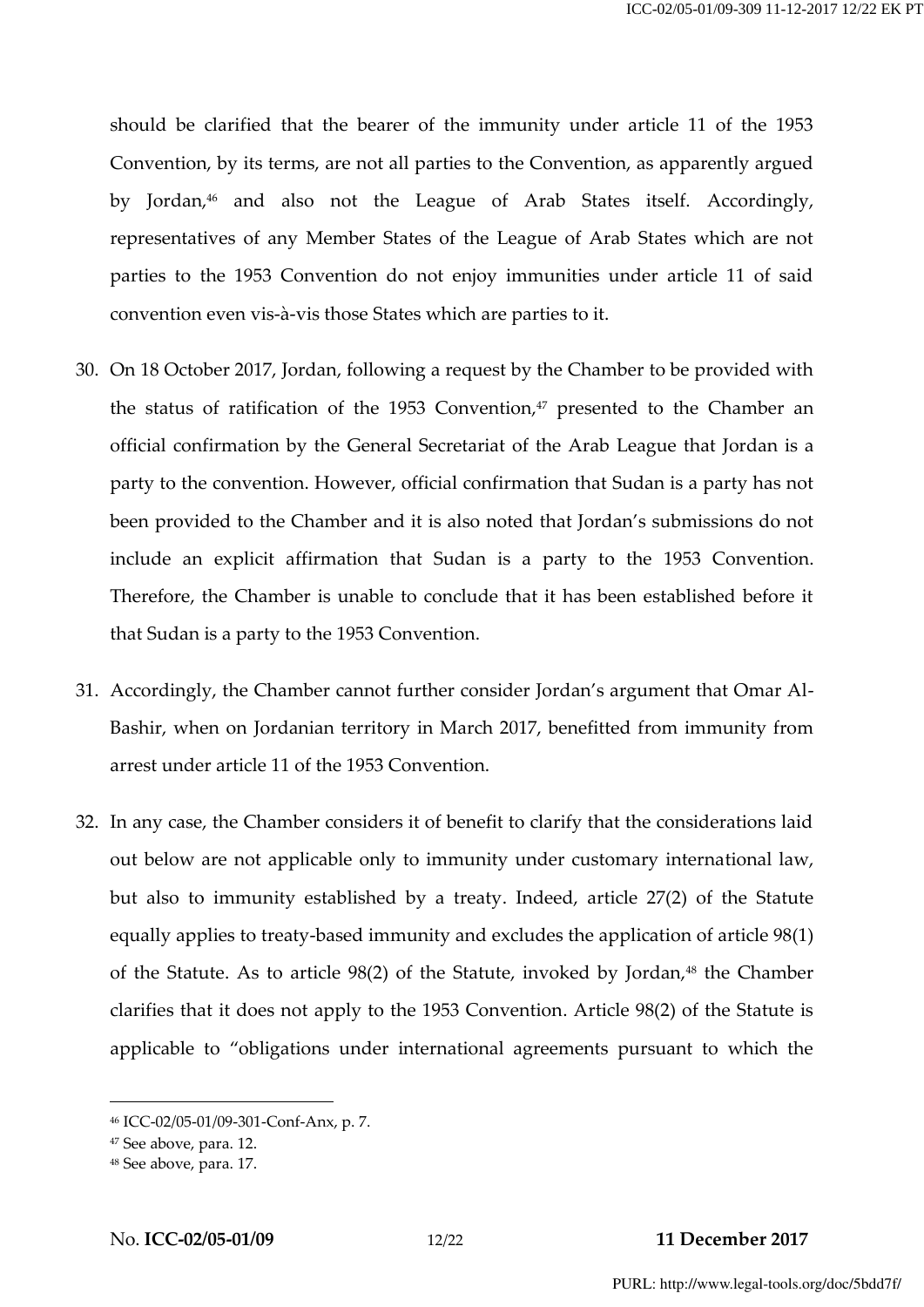consent of a sending State is required to surrender a person of that State to the Court". Conversely, the 1953 Convention, including its article 11, does not refer to a "sending State" and does not establish or refer to a procedure for seeking and providing consent to surrender. The Chamber is therefore unable to subsume the Convention on the privileges and immunities of the League of Arab States under article 98(2) of the Statute.

## *(b) Effect of article 27(2) of the Statute on immunities based on official capacity*

- 33. As concerns the scope of article 27(2) of the Statute, the Chamber has recently found that it excludes also immunity from arrest. $49$  In its recent decision, the Chamber examined specifically only immunity of Heads of State under customary international law, but, as stated above, the conclusions reached apply equally to any treaty-based immunity from arrest attaching to the official capacity of a person. As also recently found by the Chamber, the effect of article 27(2) of the Statute is twofold: (i) it prevents States Parties from raising any immunity belonging to it under international law as a ground for refusing arrest and surrender of a person sought by the Court (vertical effect); and (ii) it prevents States Parties from invoking any immunity belonging to them when cooperation in the arrest and surrender of a person to the Court is provided by another State Party (horizontal effect).<sup>50</sup>
- 34. As there exists no immunity from arrest and surrender based on official capacity with respect to proceedings before the Court where any such immunity would otherwise belong to a State Party to the Rome Statute, article 98(1) of the Statute – in the part in which it addresses situations of possible State or diplomatic immunity preventing the arrest and surrender of an individual – is without object in the scope

<sup>49</sup> South Africa Decision, paras 74-75.

<sup>50</sup> *Ibid*., paras 76-80.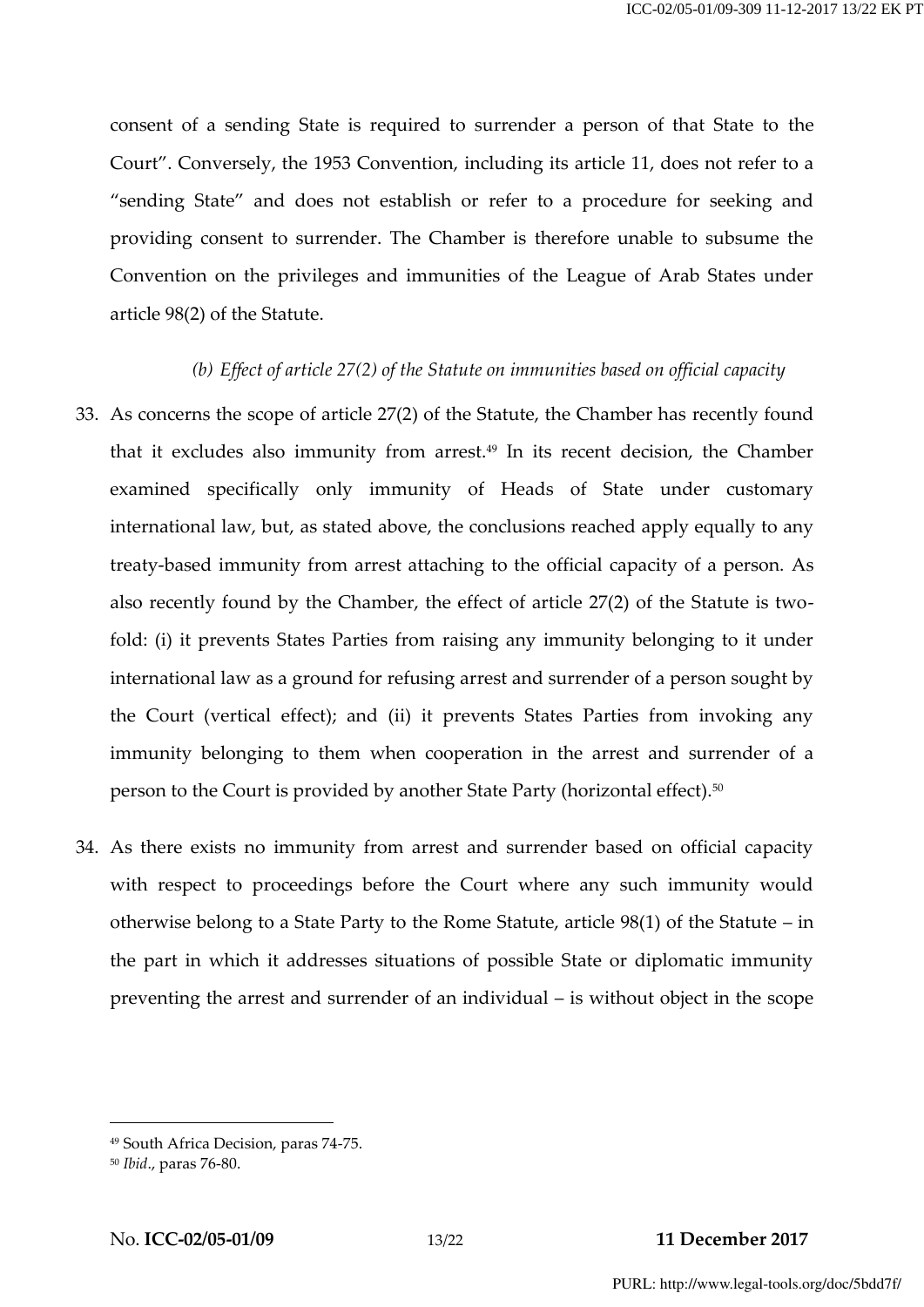of application of article  $27(2)$  of the Statute.<sup>51</sup> No waiver is required as there is no immunity to be waived. 52

- 35. This regime ordinarily applies only with respect to States Parties to the Statute. Nevertheless, the Statute provides for a particular situation where obligations defined in the Statute may become incumbent upon a State not as a result of its acceptance of the Statue, but as a result of, and under, the Charter of the United Nations.
- 36. The Court's jurisdiction in the instant case was triggered by Security Council Resolution 1593 (2005), whereby the Security Council, acting under Chapter VII of the Charter of the United Nations, referred the situation in Darfur to the Prosecutor.
- 37. As recently explained by the Chamber, the effect of a Security Council resolution triggering the Court's jurisdiction under article 13(b) of the Statute is that the legal framework of the Statute applies, in its entirety, with respect to the situation referred. <sup>53</sup> Moreover, the Chamber, by majority, has also found previously, in relation to the imposition on Sudan by the Security Council of the obligation to cooperate fully with the Court and provide to it any necessary assistance, that the terms of such cooperation are set by the Rome Statute.<sup>54</sup> It is acknowledged that this is an expansion of the applicability of an international treaty to a State which has not voluntarily accepted it as such. Nonetheless, this finding is in line with the Charter of

<sup>51</sup> See *ibid*., para. 81.

<sup>52</sup> See *id*.

<sup>53</sup> *Ibid.*, paras 85-86. See also Pre-Trial Chamber I, The Prosecutor v. Saif Al-Islam Gaddafi and Abdullah Al-Senussi, "Decision on the postponement of the execution of the request for surrender of Saif Al-Islam Gaddafi pursuant to article 95 of the Rome Statute", 1 June 2012, ICC-01/11-01/11-163, paras 28-29; Trial Chamber IV, The Prosecutor v. Abdallah Banda Abakaer Nourain and Saleh Mohammed Jerbo Jamus, "Decision on 'Defence Application pursuant to articles 57(3)(b) & 64(6)(a) of the Statute for an order for the preparation and transmission of a cooperation request to the Government of the Republic of the Sudan'", 1 July 2011, ICC-02/05-03/09-169, para. 15; Pre-Trial Chamber I, Situation in Darfur, Sudan, "Decision on Application under Rule 103", 4 February 2009, ICC-02/05-189, para. 31.

<sup>54</sup> *Ibid*., paras 87-88.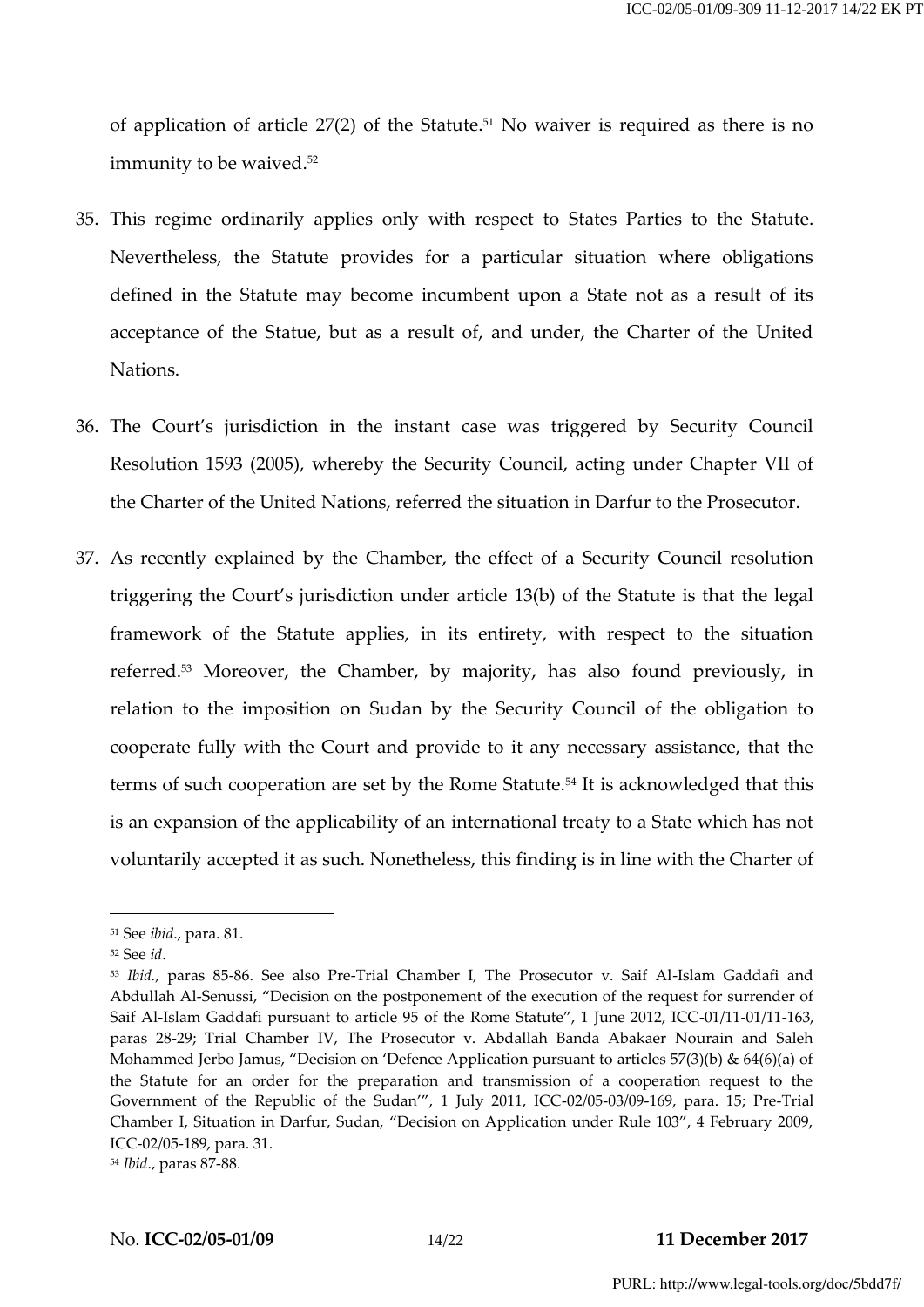the United Nations, which permits the Security Council to impose obligations on States.<sup>55</sup>

- 38. Accordingly, as a result of Security Council Resolution 1593 (2005), the interactions between Sudan and the Court with respect to the Court's exercise of jurisdiction in the situation in Darfur are regulated by the Statute. As recently held by the Chamber, by majority, one consequence of this is that article 27(2) of the Statute applies equally with respect to Sudan, rendering inapplicable any immunity on the ground of official capacity belonging to Sudan that would otherwise exist under international law.<sup>56</sup>
- 39. The majority of the Chamber therefore considers that this means, in the first instance, that Sudan cannot claim, vis-à-vis the Court, Omar Al-Bashir's immunity as Head of State: Sudan has the obligation to arrest him and surrender him to the Court.<sup>57</sup> Second, the immunities of Omar Al-Bashir as Head of State do not apply vis-à-vis States Parties to the Statute when they execute a request for arrest and surrender issued by the Court in the exercise of its jurisdiction in the situation in Darfur.<sup>58</sup> Accordingly, article 98(1) of the Statute is not applicable to the arrest of Omar Al-Bashir and his surrender to the Court: no immunity needs to be waived and States Parties can execute the Court's request for arrest and surrender of Omar Al-Bashir without violating Sudan's rights under international law.<sup>59</sup> Therefore, States Parties, including Jordan, have the obligation to execute the Court's request for cooperation and arrest Omar Al-Bashir and surrender him to the Court.<sup>60</sup>
- 40. Following certain submissions by Jordan, $61$  the Chamber clarifies, as stated before,  $62$ that for this conclusion it is immaterial whether the Security Council intended – or

<sup>57</sup> See *ibid*., para. 92.

<sup>55</sup> See *ibid*., para. 89.

<sup>56</sup> *Ibid.*, para. 91

<sup>58</sup> See *ibid.*, para. 93.

<sup>59</sup> See *id*.

<sup>60</sup> See *id.*

<sup>61</sup> ICC-02/05-01/09-301-Conf-Anx, pp. 4-5.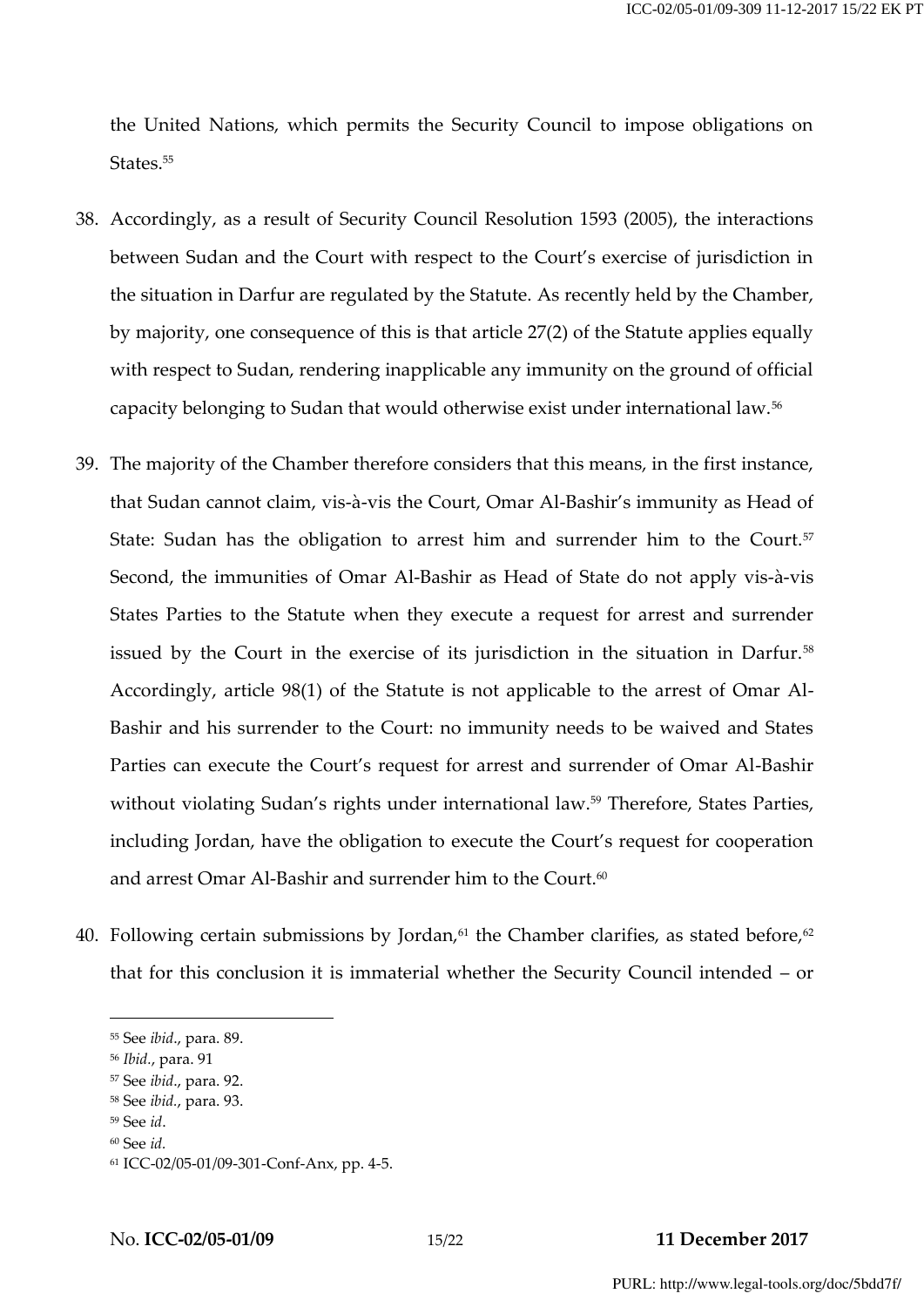even anticipated – that, by virtue of article 27(2) of the Statute, Omar Al-Bashir's immunity as Head of State of Sudan would not operate to prevent his arrest sought by the Court in relation to the proceedings in the situation in Darfur referred to the Prosecutor of the Court in Resolution 1593 (2005). As explained, this is a necessary, un-severable, effect of the informed choice by the Security Council to trigger the jurisdiction of this Court and impose on Sudan the obligation to cooperate with it.

- 41. Finally, while the majority of the Chamber finds, as explained above, that article 98(1) of the Statute does not apply to the situation of Omar Al-Bashir, the Chamber, in any case, emphasises that, contrary to the submission of Jordan, $63$  this provision provides no rights to States Parties to refuse compliance with the Court's requests for cooperation. Indeed, as previously found by the Chamber, $64$  article 98 of the Statute addresses the Court, and is not a source of substantive rights (or additional duties) to States Parties. While it does indicate that a tension may exist between the duty of a State Party to cooperate with the Court and that State's obligation to respect immunities under international law, it leaves to the Court, and not to the State Party, the responsibility to address the matter. The text of rule 195 of the Rules confirms this understanding.
- 42. Accordingly, the Chamber considers that, in the case at hand, Jordan was not entitled to rely on its own understanding of article 98 of the Statute (whether on its own or in relationship with article 27) to decide unilaterally not to comply with the Court's request for the arrest of Omar Al-Bashir and his surrender to the Court.<sup>65</sup> Irrespective of all considerations made above as to the inapplicability under the Statute of immunities on the ground of official capacity, the Chamber notes that the fact that an individual whose arrest and surrender is sought by the Court enjoys diplomatic or

<sup>62</sup> South Africa Decision, para. 95.

<sup>63</sup> ICC-02/05-01/09-301-Conf-Anx, p. 7.

<sup>64</sup> South Africa Decision, para. 100.

<sup>65</sup> See *ibid*, para. 102.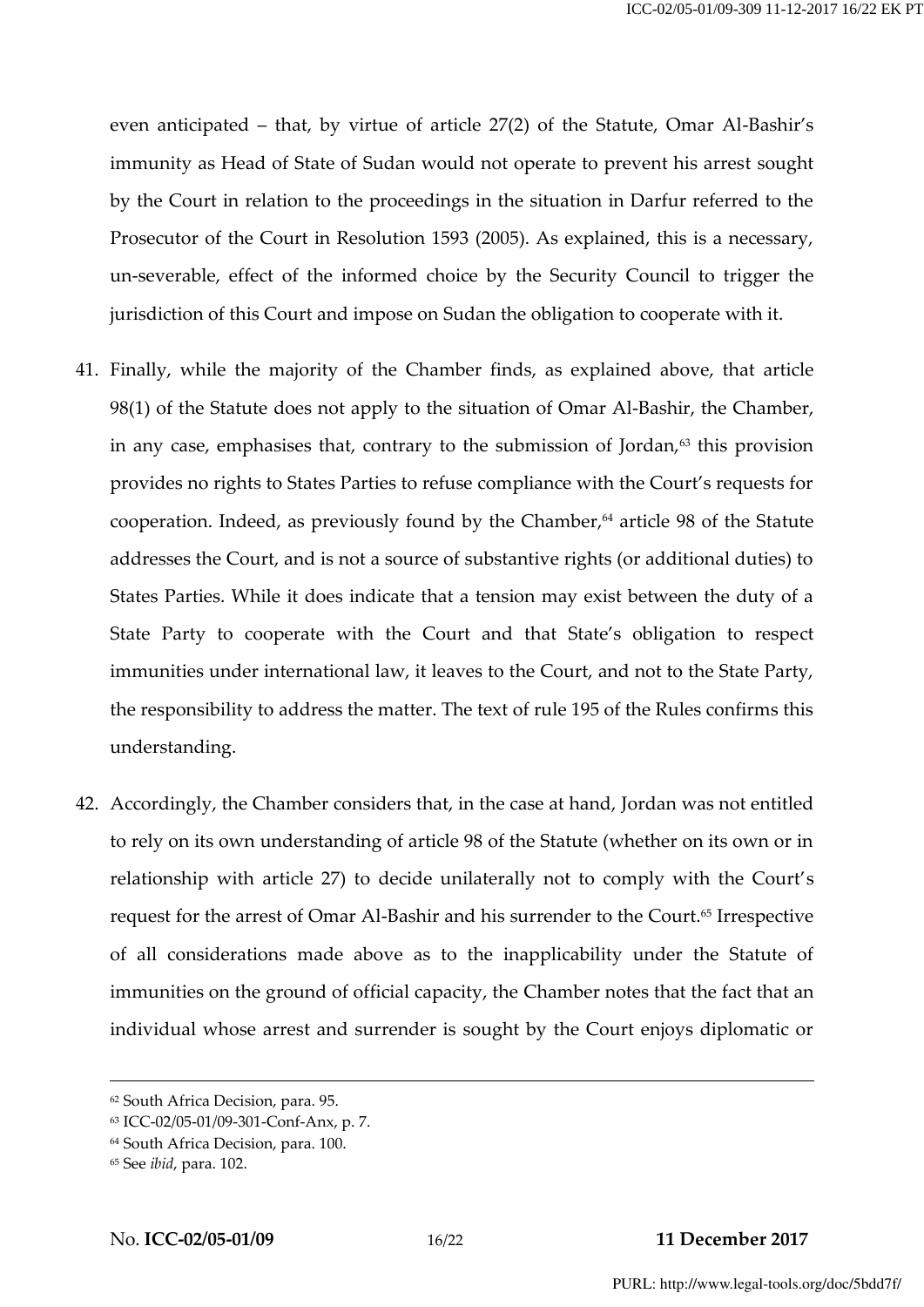State immunities is not as such an exception to the State Parties' duty to cooperate with the Court.<sup>66</sup>

43. Even assuming, for the sake of argument, its existence, such a conflict of obligations would not have relieved Jordan of its duties vis-à-vis the Court, or given it discretion to dispense with such duties.<sup>67</sup> Article 98 of the Statute simply does not have this effect.<sup>68</sup> Accordingly, even in this scenario of the applicability of article 98(1) to the situation at hand, Jordan – as a result of having chosen not to give effect to the Court's request for cooperation – would still be found in non-compliance with its obligation to arrest and surrender Omar Al-Bashir to the Court. 69

#### *(c) Conclusion*

44. The Chamber finds, by majority, that because the rights and obligations as provided for in the Statute, including article 27(2), are applicable to Sudan (by imposition of the Security Council acting under Chapter VII of the UN Charter), the immunities of Omar Al-Bashir as Head of State, under customary international law, do not bar States Parties to the Rome Statute from executing the Court's request of his arrest and surrender for crimes under the jurisdiction of the Court allegedly committed in Darfur within the parameters of the Security Council referral. While it has not been established before the Chamber that the 1953 Convention is in force between Sudan and Jordan, the same conclusion would hold also with respect to any immunity of Omar Al-Bashir under article 11 of said convention. Article 98(1) of the Statute is not applicable to the situation of Omar Al-Bashir, and States Parties to the Rome Statute, including Jordan, are under the duty to execute the warrants of arrest issued by the Court, and to implement the Court's request for the arrest of Omar Al-Bashir and his surrender to the Court.

<sup>66</sup> See *id*., see also paras 103-105.

<sup>67</sup> See *ibid*., para. 106.

<sup>68</sup> See *id*.

<sup>69</sup> See *id.*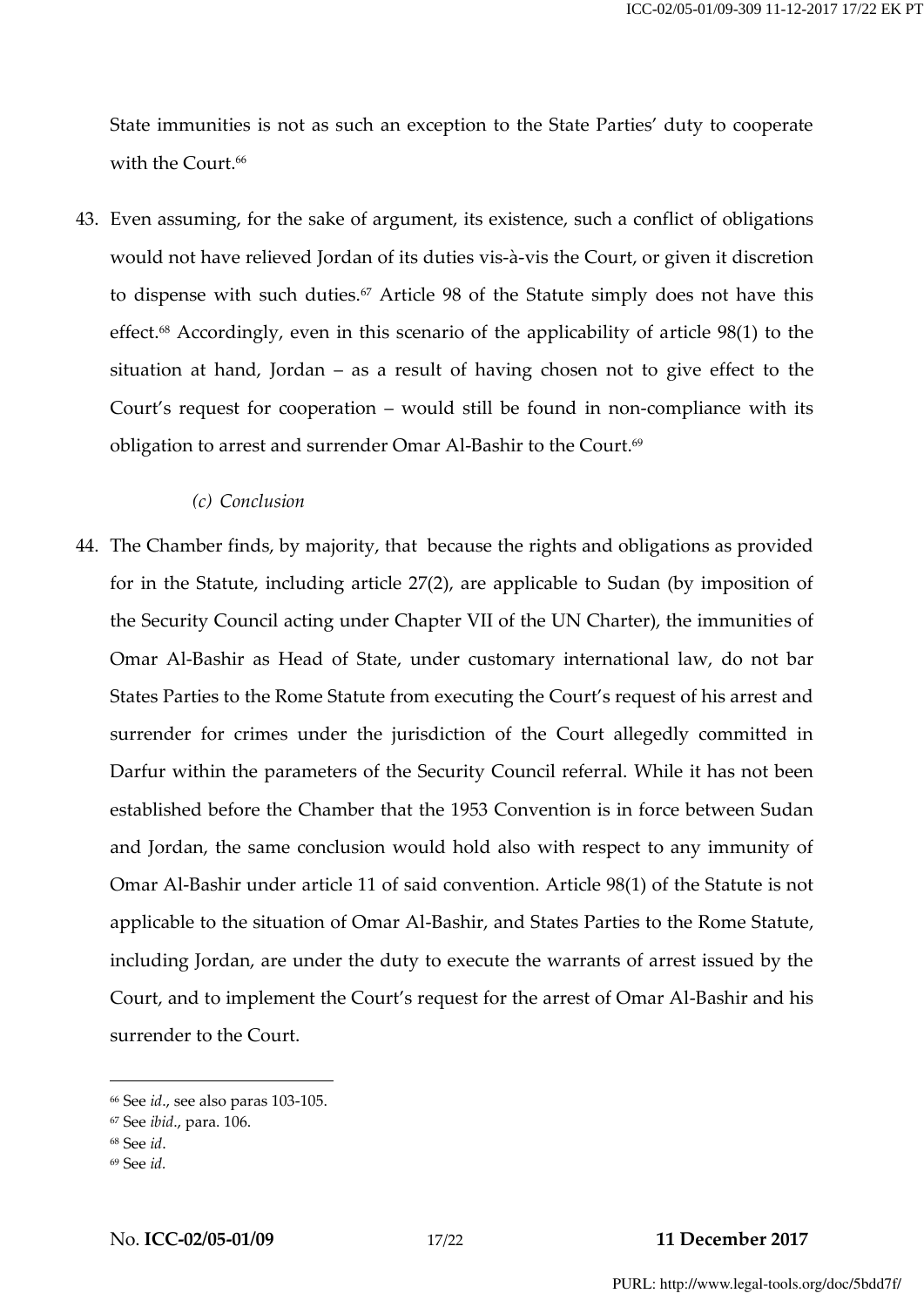45. In addition, irrespective of whether Jordan considered itself obliged to respect the immunity of Omar Al-Bashir, it nevertheless had the duty under the Statute to arrest him and surrender him to the Court, as article 98 of the Statute – even if applicable to the present situation – does not foresee the possibility for a requested State Party to unilaterally refuse compliance with a Court's request for arrest and surrender.

## *2. Whether Jordan was entitled not to execute the request for arrest and surrender because it had requested consultations with the Court*

- 46. Jordan made the argument that it had "requested consultations with the Court in accordance with article 97 in its note verbale on 28 March 2017, once Jordan received confirmation of President Al Bashir's attendance of the Summit", but that, "[u]nfortunately, the request by Jordan under article 97 was never answered by the Court".<sup>70</sup> Jordan did not explain how these submissions relate to considerations of the Chamber under article 87(7) of the Statute.
- 47. In the present case, consultations *i.e.* exchanges between Jordan and the Court with a view to removing the obstacle to Jordan's cooperation – did not take place. Moreover, the Chamber does not find merit in Jordan's argument that the note verbale of 28 March 2017 constituted a request for consultations. The text of the note verbale only refers to consultations when it states that "Jordan is hereby consulting with the ICC under article 97 of the Rome Statute".<sup>71</sup> The note verbale does not contain any question or call to action addressed to the Court that could enable its being interpreted as a request of any kind. On the contrary, the note verbale is an affirmative statement of Jordan's arguments and effectively an advance notification of non-compliance. The Chamber also considers that the date when the note verbale was sent to the Court, which is one day before the expected arrival of Omar Al-

<sup>70</sup> ICC-02/05-01/09-301-Conf-Anx, pp. 7-8.

<sup>71</sup> ICC-02/05-01/09-293-Conf-Anx1-Corr, p. 2.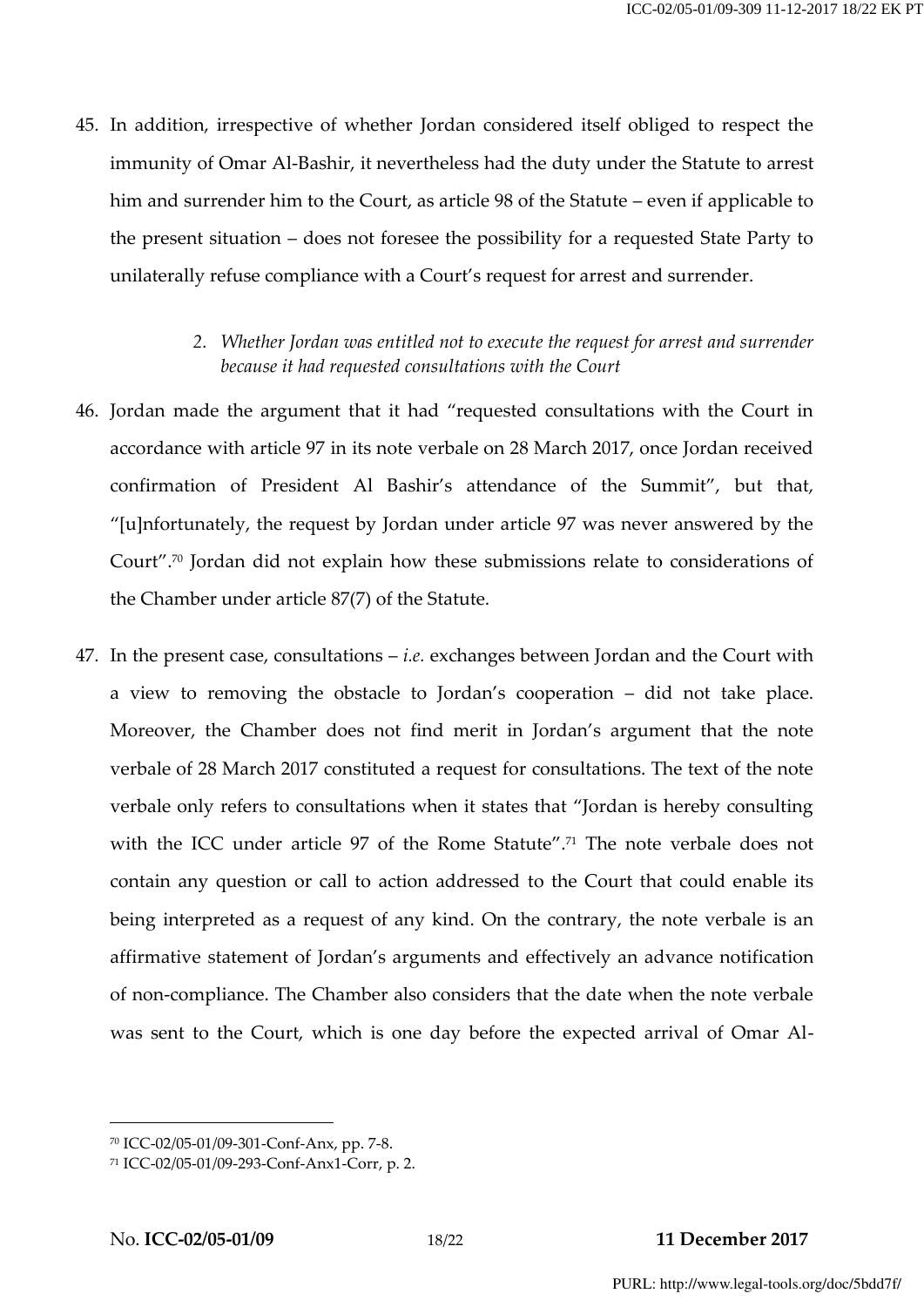Bashir to Jordan, is an additional factor militating against the interpretation of the note verbale as a "request for consultations".

- 48. In any case, the Chamber underscores that consultations (whether requested or ongoing) between a State and the Court do not, as such, suspend or otherwise affect the validity of the Court's request for cooperation.<sup>72</sup> Even more, the availability of a channel for dialogue between the Court and a State Party – irrespective of the form that such dialogue may take – cannot be understood as resulting in a (unilateral) suspension of the execution of a request for cooperation.<sup>73</sup> This is particularly important in cases such as the one at hand, where execution of the request for cooperation could succeed only in a narrow window of time.<sup>74</sup>
- 49. In these circumstances, the Chamber does not consider that Jordan's submissions under article 97 affect the Chamber's finding above that Jordan was under the duty to arrest Omar Al-Bashir and surrender him to the Court while he was on Jordanian territory.

#### *3. Conclusion*

50. The Chamber concludes that, by not arresting Omar Al-Bashir while he was on its territory on 29 March 2017, Jordan failed to comply with the Court's request for the arrest and surrender of Omar Al-Bashir contrary to the provisions of the Statute, thereby preventing the Court from exercising its functions and powers under the Statute in connection with the criminal proceedings instituted against Omar Al-Bashir.

<sup>72</sup> See South Africa Decision, para. 119.

<sup>73</sup> See *id*.

<sup>74</sup> See *id*.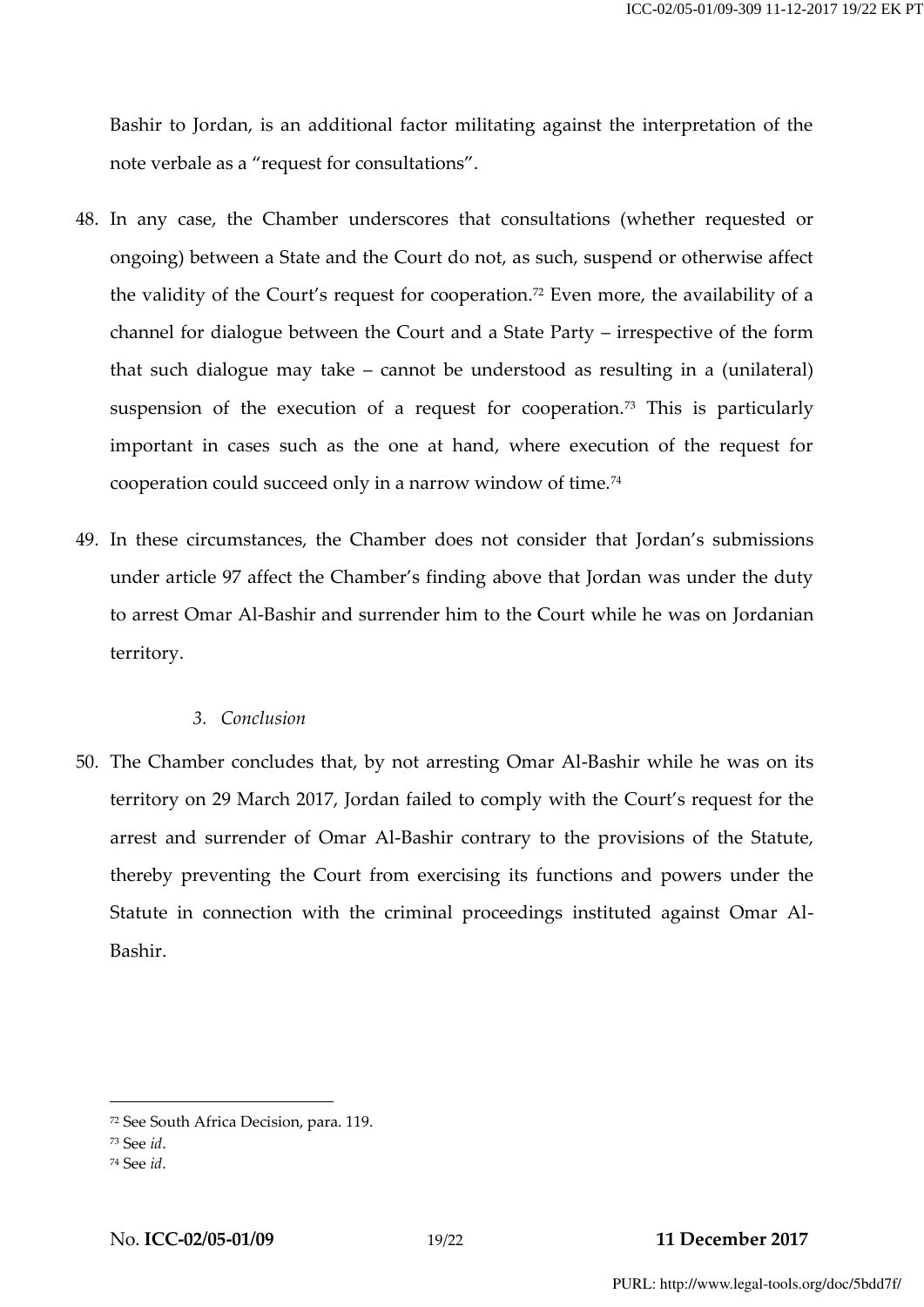## *B. Whether a referral of the matter to the Assembly of States Parties and/or the Security Council is warranted*

- 51. The Chamber now turns to the second question before it, namely whether circumstances are such that a formal finding of non-compliance by Jordan and a referral of the matter to the Assembly of States Parties to the Rome Statute and/or the Security Council of the United Nations within the meaning of article 87(7) of the Statute is warranted. Having found that Jordan failed to comply with a request to cooperate issued by the Court contrary to the provisions of the Statute, thereby preventing the Court from exercising its functions and powers under this Statute, the substantive question to be addressed at this juncture is whether it is appropriate to refer this matter to the Assembly of States Parties and/or the Security Council.<sup>75</sup> This is a separate question from that of whether there has been non-compliance on the part of the requested State. Indeed, as confirmed by the Appeals Chamber, "an automatic referral to external actors is not required as a matter of law".<sup>76</sup>
- 52. In addition, the Appeals Chamber has held that, when deciding whether to refer a matter of non-cooperation to the Assembly of States Parties and/or the Security Council of the United Nations, a Chamber "has discretion to consider all factors that may be relevant in the circumstances of the case, including whether external actors could indeed provide concrete assistance to obtain cooperation requested taking into account the form and content of the cooperation".<sup>77</sup>
- 53. In the case at hand, the Chamber takes into account the fact that Jordan's submissions indicate that it did not consider there to be any kind of unclarity as to its

<sup>75</sup> See, in this regard, Appeals Chamber, *The Prosecutor v. Uhuru Muigai Kenyatta*, "Judgment on the Prosecutor's appeal against Trial Chamber V(B)'s 'Decision on Prosecution's application for a finding of non-compliance under Article 87(7) of the Statute'", 19 August 2015, ICC-01/09-02/11-1032, para. 43; see also South Africa Decision, para. 124.

<sup>76</sup> Appeals Chamber, *The Prosecutor v. Uhuru Muigai Kenyatta*, "Judgment on the Prosecutor's appeal against Trial Chamber V(B)'s 'Decision on Prosecution's application for a finding of non-compliance under Article 87(7) of the Statute'", 19 August 2015, ICC-01/09-02/11-1032, para. 49. <sup>77</sup> *Ibid*., para. 53.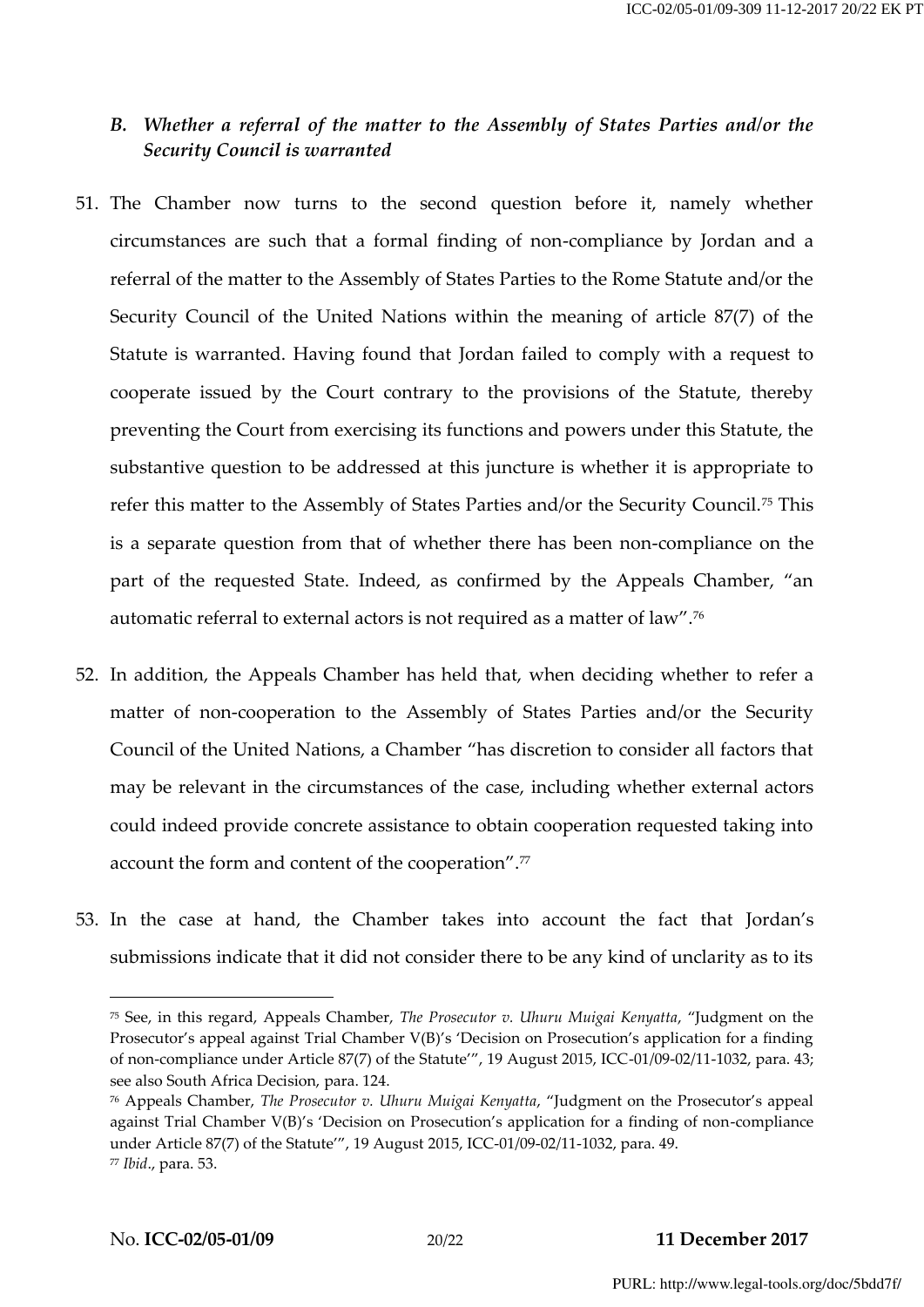obligations vis-à-vis the Court. Jordan took a very clear position, chose not to execute the Court's request for arrest and surrender of Omar Al-Bashir and did not require or expect from the Court anything further that could assist it in ensuring the proper exercise of its duty to cooperate.

- 54. The Chamber also notes in this regard that at the time of Omar Al-Bashir's presence in Jordan in March 2017, the Chamber had already expressed in unequivocal terms that another State Party, the Republic of South Africa, had, in analogous circumstances, the obligation to arrest Omar Al-Bashir and that consultations had no suspensive effect on this obligation.<sup>78</sup> While the Chamber has previously held that the fact that South Africa was the first State Party to approach the Court with a request for consultations militated against a referral of non-compliance, this circumstance does not exist in the case at hand.
- 55. Accordingly, the Chamber does not consider that there remains anything to be undertaken by the Court and that the case of Jordan's non-compliance should be referred to the Assembly of States Parties and the Security Council.

## **FOR THESE REASONS, THE CHAMBER HEREBY**

**FINDS** that Jordan failed to comply with its obligations under the Statute by not executing the Court's request for the arrest of Omar Al-Bashir and his surrender to the Court while he was on Jordanian territory on 29 March 2017; and

**DECIDES** that the matter of Jordan's non-compliance with the request for arrest and surrender of Omar Al-Bashir to the Court be referred, through the President of the Court in accordance with regulation 109(4) of the Regulations of the Court, to the

<sup>78</sup> See ICC-02/05-01/09-243-Anx2; see also "Decision following the Prosecutor's request for an order further clarifying that the Republic of South Africa is under the obligation to immediately arrest and surrender Omar Al Bashir", ICC-02/05-01/09-242.